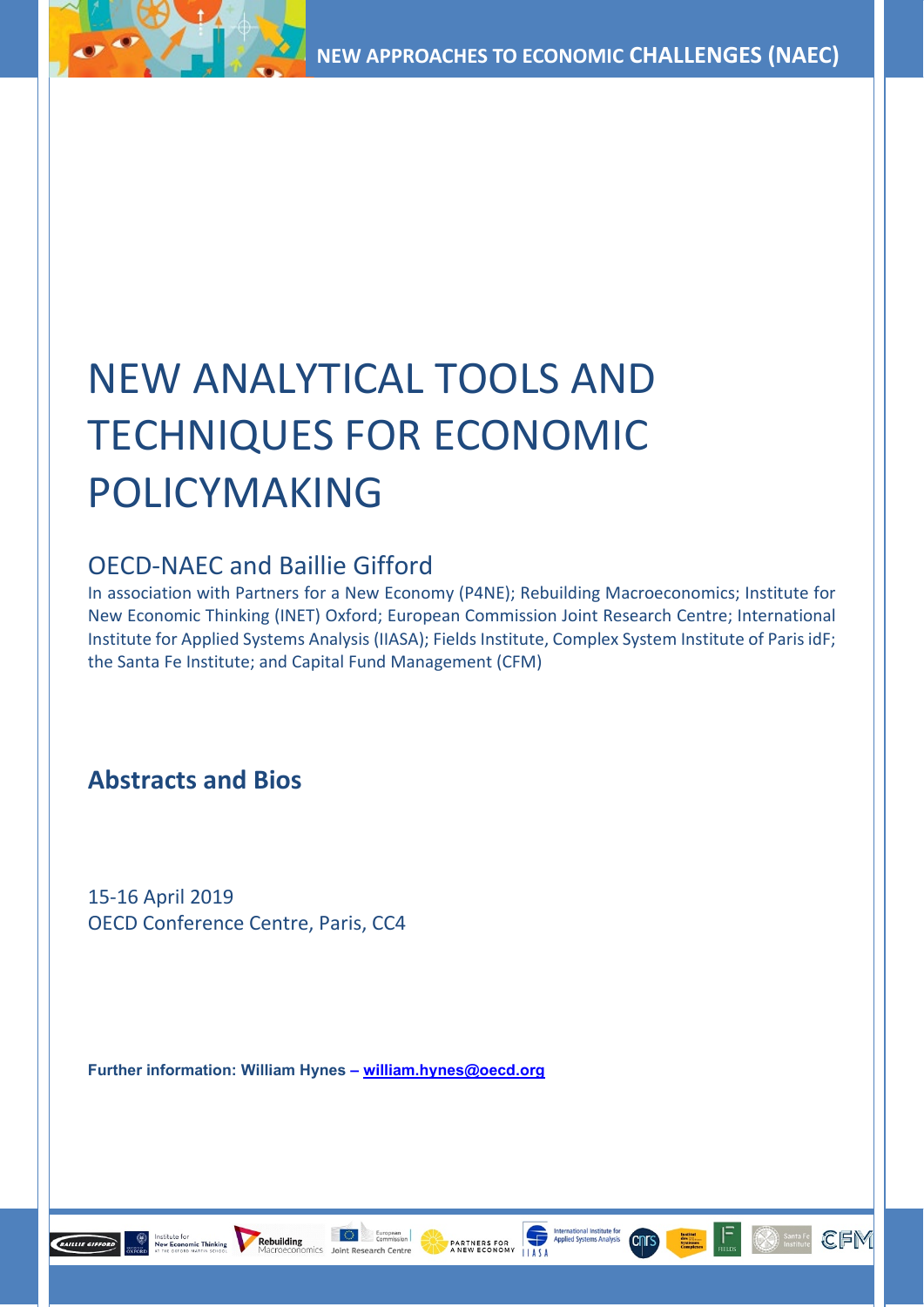## **NEW ANALYTICAL TOOLS AND TECHNIQUES FOR ECONOMIC POLICYMAKING**

Understanding of economic issues such as growth, financial crises, systemic risk, innovation and sustainability can benefit from the revolution taking place across a range of scientific disciplines and in the social sciences. This revolution is being driven by the interaction between technological progress in computing and communications and the new sources and greater quantities of data this makes available.

This [NAEC](http://www.oecd.org/naec/projects/naecinnovationlab/) conference offers a timely opportunity for policy-makers, academics and researchers in economics to discuss the state-of-the-art policy applications emerging from the new analytical tools and techniques. It will look at how methodological innovations and inter disciplinary approaches such as agent-based modelling, nowcasting, machine learning, and network analysis could contribute to better understanding of the complexity and interaction of our economic, financial, social and environmental systems.

## **Monday 15 April**

| $9:30 - 10:00$  | <b>Opening remarks:</b>                                                                                                                                                                                                                                                                                                                                                                                                                                                                                                                                                                                                                                                                                                                                                                                                                                                                                                                                                                                                                                |
|-----------------|--------------------------------------------------------------------------------------------------------------------------------------------------------------------------------------------------------------------------------------------------------------------------------------------------------------------------------------------------------------------------------------------------------------------------------------------------------------------------------------------------------------------------------------------------------------------------------------------------------------------------------------------------------------------------------------------------------------------------------------------------------------------------------------------------------------------------------------------------------------------------------------------------------------------------------------------------------------------------------------------------------------------------------------------------------|
|                 | Angel Gurria, OECD Secretary-General (video)<br><b>Gabriela Ramos, OECD Chief of Staff and Sherpa</b><br><b>Laurence Boone, OECD Chief Economist</b><br>Martine Durand, OECD Chief Statistician                                                                                                                                                                                                                                                                                                                                                                                                                                                                                                                                                                                                                                                                                                                                                                                                                                                        |
| $10:00 - 11:00$ | Session 1: Why Do We Need New Analytical Tools and Techniques?                                                                                                                                                                                                                                                                                                                                                                                                                                                                                                                                                                                                                                                                                                                                                                                                                                                                                                                                                                                         |
|                 | Moderator: Gabriela Ramos, OECD Chief of Staff and Sherpa<br>Speakers:                                                                                                                                                                                                                                                                                                                                                                                                                                                                                                                                                                                                                                                                                                                                                                                                                                                                                                                                                                                 |
|                 | J. Doyne Farmer, Director of Complexity Economics, Institute for New Economic<br>Thinking, and Santa Fe Institute, and Rebuilding Macroeconomics                                                                                                                                                                                                                                                                                                                                                                                                                                                                                                                                                                                                                                                                                                                                                                                                                                                                                                       |
|                 | J. Doyne Farmer is Director of the Complexity Economics programme at the Institute for New Economic<br>Thinking at the Oxford Martin School, and the Baillie Gifford Professor at Mathematical Institute at the<br>University of Oxford, as well as an External Professor at the Santa Fe Institute.                                                                                                                                                                                                                                                                                                                                                                                                                                                                                                                                                                                                                                                                                                                                                   |
|                 | His current research is in economics, including agent-based modeling, financial instability and<br>technological progress. He was a founder of Prediction Company, a quantitative automated trading firm<br>that was sold to the United Bank of Switzerland in 2006. His past research includes complex systems,<br>dynamical systems theory, time series analysis and theoretical biology.                                                                                                                                                                                                                                                                                                                                                                                                                                                                                                                                                                                                                                                            |
|                 | During the eighties he was an Oppenheimer Fellow and the founder of the Complex Systems Group at<br>Los Alamos National Laboratory. While a graduate student in the 70's he build the first wearable digital<br>computer, which was successfully used to predict the game of roulette.                                                                                                                                                                                                                                                                                                                                                                                                                                                                                                                                                                                                                                                                                                                                                                 |
|                 | Robert Axtell, Chair of the Department of Computational Social Science at<br>George Mason University, and Santa Fe Institute                                                                                                                                                                                                                                                                                                                                                                                                                                                                                                                                                                                                                                                                                                                                                                                                                                                                                                                           |
|                 | Robert Axtell is an Associate Professor of the Santa Fe Institute who works at the intersection of<br>economics, behavioral game theory, and multi-agent systems computer science. His most recent<br>research attempts to emerge a macroeconomy from tens of millions of interacting agents. He is<br>Department Chair of the new Department of Computational Social Science at George Mason University<br>(Fairfax, Virginia, USA). He teaches courses on agent-based modeling, mathematical modeling, and<br>game theory. His research has been published in "Science," "Proceedings of the National Academy of<br>Sciences USA," and leading field journals. Popular accounts have appeared in newspapers, magazines,<br>books, online, on the radio and in museums. His is the developer of Sugarscape, an early attempt to do<br>social science with multi-agent systems, andco-author of "Growing Artificial Societies: Social Science<br>from the Bottom Up" (MIT Press 1996). Previously, he was a Senior Fellow at the Brookings Institution |



*He holds an interdisciplinary Ph.D. from Carnegie Mellon University (Pittsburgh, USA).*

*(Washington, D.C. USA) and a founding member of the Center on Social and Economic Dynamics there.*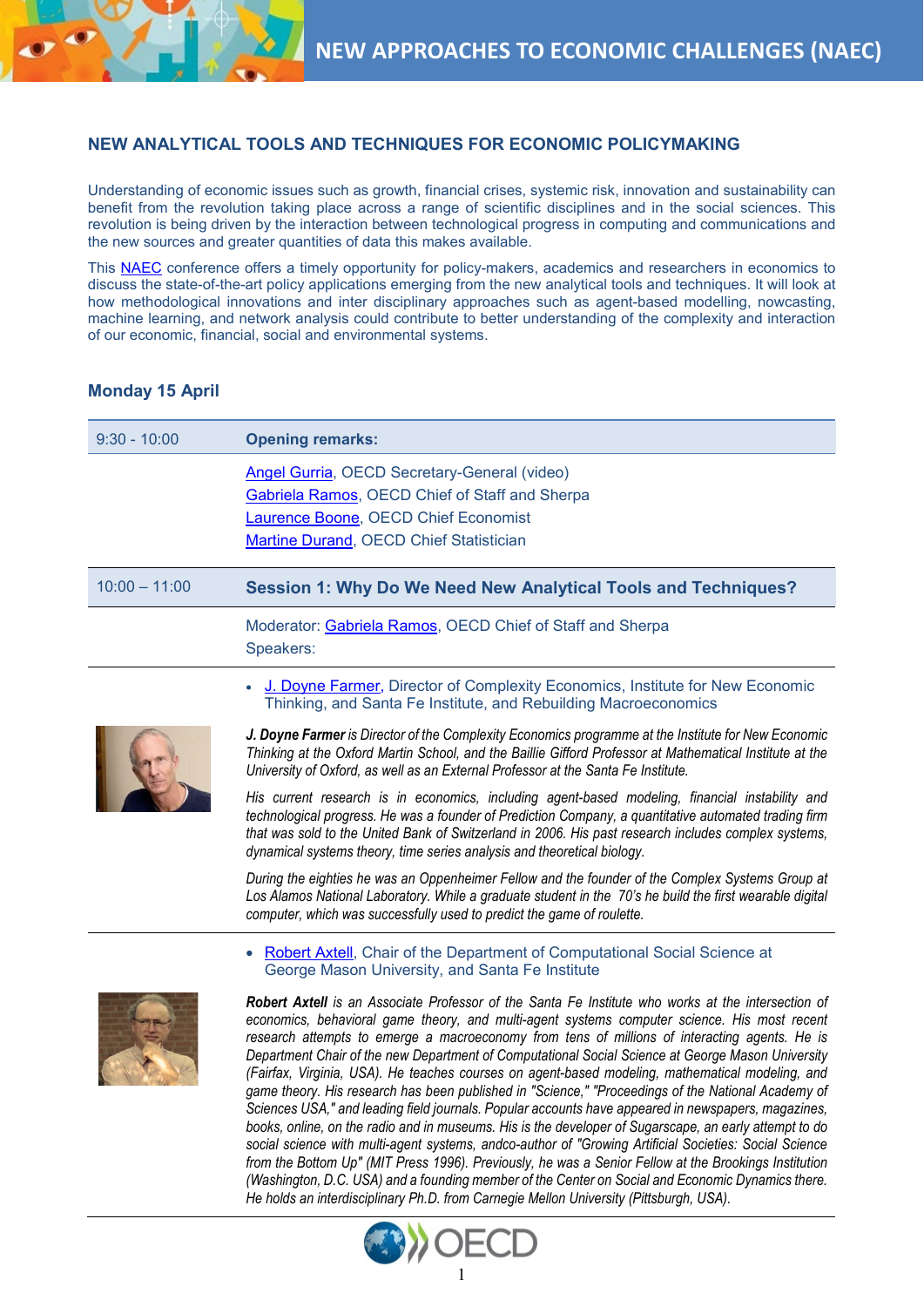

• [Jean-Philippe Bouchaud,](https://www.cfm.fr/who-we-are/) Chairman, Capital Fund Management (CFM) and Rebuilding Macroeconomics

- *Jean-Philippe Bouchaud is Chairman and Chief Scientist. He supervises the research and maintains strong links between the research team and the academic world. He is also a professor at Ecole Polytechnique where he teaches Statistical Mechanics and a course on 'Complex Systems'. He joined CFM in 1994.*
- [William H. Janeway,](https://www.warburgpincus.com/people/william-h-janeway/) Faculty of Economics, Cambridge University and Advisor, Warburg Pincus



*William H. Janeway has lived a double life of "theorist-practitioner," according to the legendary economist Hyman Minsky, who first applied that term to him twenty-five years ago. In his role as "practitioner," Bill Janeway has been an active growth equity investor for more than 40 years. He is a senior advisor at*  Warburg Pincus, where he has been responsible for building the information technology investment *practice, as well as a director of Magnet Systems and O'Reilly Media. As a "theorist," he is an affiliated member of the Faculty of Economics of Cambridge University, a member of the board of directors of the Social Science Research Council and the Fields Institute for Research in the Mathematical Sciences, and of the Advisory Board of the Princeton Bendheim Center for Finance. He is a co-founder and member of the Governing Board of the Institute for New Economic Thinking (INET), and a member of the Board of Managers of the Cambridge Endowment for Research in Finance (CERF). Following publication in November 2012, his book Doing Capitalism in the Innovation Economy: Markets Speculation and the State (Cambridge University Press) became a classic. The fully revised and updated second edition, Doing Capitalism in the Innovation Economy: Reconfiguring the Three-Player Game between Markets, Speculators and the State was published in May 2018.*

- 
- [Michael Jacobs,](http://speri.dept.shef.ac.uk/people/michael-jacobs/) Professorial Research Fellow, Sheffield Political Economy Research Institute (SPERI)

*Michael Jacobs is a Professorial Fellow and Head of Engagement and Impact. He is an economist and political theorist, specialising in post-neoliberal political economy, climate change and environmental policy, and green and social democratic thought. He is responsible for oversight and leadership with respect to SPERI's engagement and impact work.* 

*Michael leads SPERI's [Corporate Power & the Global Economy](http://speri.dept.shef.ac.uk/our-research/corporate-power-the-global-economy/) research theme with [Merve Sancak.](http://speri.dept.shef.ac.uk/people/merve-sancak/)*

*Prior to joining SPERI Michael was Director of the IPPR Commission on Economic Justice, based at the UK think tank the Institute for Public Policy Research. He was principal author and editor of the Commission's final report Prosperity and Justice: A Plan for the New Economy (2018).* 

*Originally a community worker and adult educator, Michael later became a director and then managing director of CAG Consultants, where he worked in local economic development and sustainable development. He was subsequently an ESRC research fellow at Lancaster University and the LSE. He was General Secretary of the think tank and political association the Fabian Society from 1997-2003.* 

*From 2004–2007 Michael was a member of the Council of Economic Advisers at the UK Treasury, and from 2007–2010 he was a Special Adviser to Prime Minister Gordon Brown, with responsibility for energy, environment and climate policy.* 

*After leaving government in 2010, Michael advised governments and others on international climate change policy in the run-up to the UN Climate Conference in Paris in December 2015. He was a founder and senior adviser to the Global Commission on the Economy and Climate.*

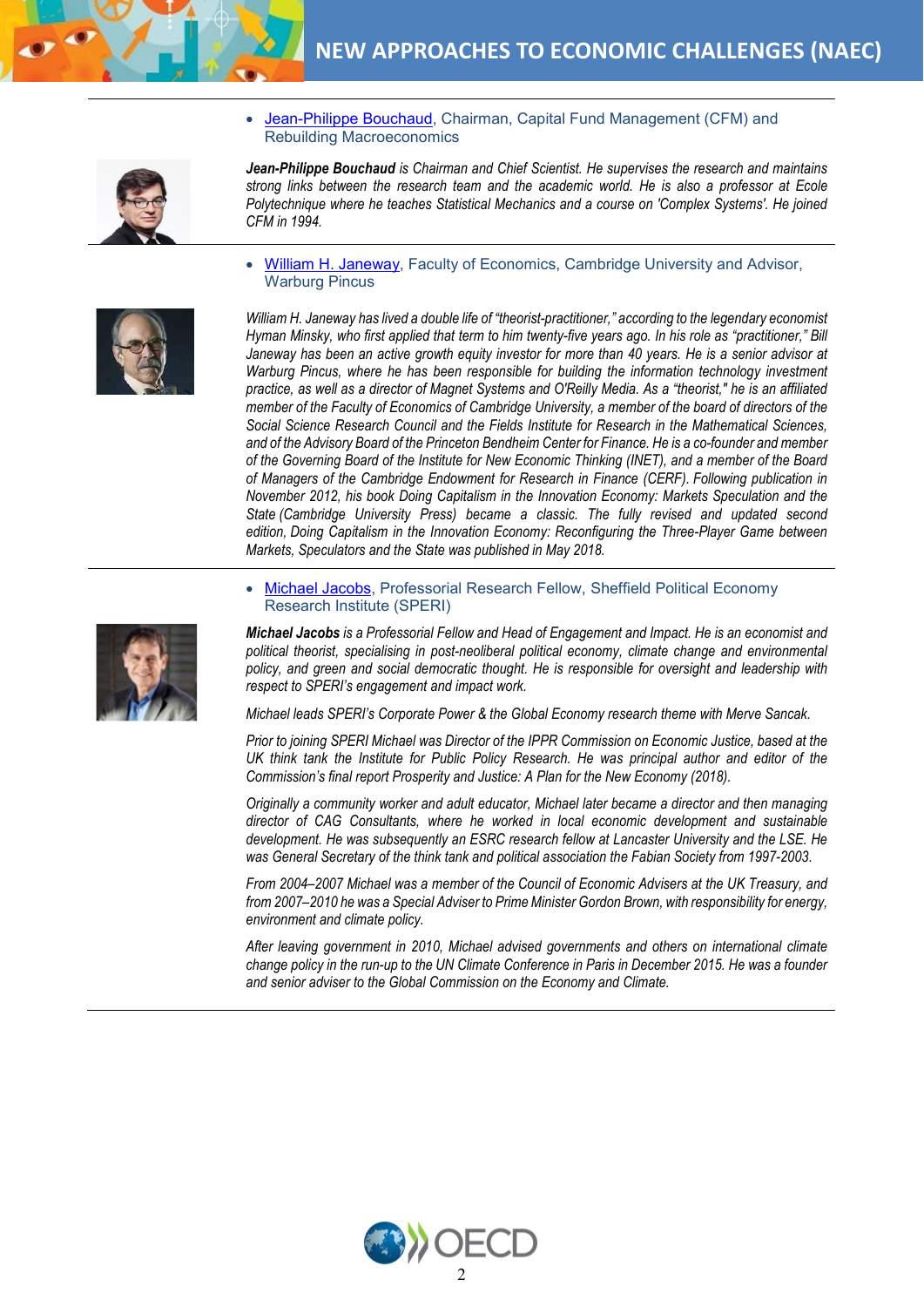

### 11:15 – 12:30 **Session 2 : Nowcasting**

Moderator: *Lucrezia Reichlin*, Professor of Economics, London Business School Speakers:

[Laurent Ferrara,](https://laurent-ferrara.org/) Head of International Macro Division, Banque de France *When are Google data useful to nowcast GDP? An approach via pre-selection and shrinkage*

Nowcasting GDP growth is extremely useful for policy-makers to assess macroeconomic conditions in real-time. In this paper, we aim at nowcasting euro area GDP with a large database of Google search data. Our objective is to check whether this specific type of information can be useful to increase GDP nowcasting accuracy, and when, once we control for official variables. In this respect, we estimate shrunk bridge regressions that integrate Google data optimally screened through a targeting method, and we empirically show that this approach provides some gain in pseudo-real-time nowcasting of euro area GDP quarterly growth. Especially, we get that Google data bring useful information for GDP nowcasting for the four first weeks of the quarter when macroeconomic information is lacking. However, as soon as official data become available, their relative nowcasting power vanishes. In addition, a true real-time analysis confirms that Google data constitute a reliable alternative when official data are lacking.

*[When are Google data useful to nowcast GDP? An approach via pre-selection and shrinkage](http://www.oecd.org/naec/new-economic-policymaking/Ferrara_Simoni.pdf)*



*Laurent Ferrara is Head of the International Macroeconomics Division at the Banque de France in Paris, in charge of the outlook and macroeconomic forecasting for advanced economies, as well as global policy issues such as exchange rates, commodities or global imbalances. Main tasks of this division of around 20 people are policy briefing, preparation of international meetings (ECB, IMF, OECD, G20) and economic research. He is also involved in academics and has been appointed Adjunct Professor of Economics at the University of Paris Nanterre in September 2011.* 

*Laurent Ferrara is Director of the International Institute of Forecasters, an international association aiming at bridging the gap between theory and applications in forecasting, through the organisation of*  workshops and conferences and the publication of an academic journal, the International Journal of *Forecasting. He is also an associate editor of this journal.* 

*Dr. Ferrara holds a PhD in Applied Mathematics from the University of Paris North (2001) and a Research Habilitation in Economics from the University of Paris 1 – Panthéon – Sorbonne (2007). His academic research mainly focuses on macroeconomic forecasting, international economics, econometric methods, non-linear modelling and business cycle analysis. He published more than 50 papers in international and national academic journals, chapters in books, as well as book on time series analysis and forecasting.*

• [Elias Albagli,](https://www.bcentral.cl/web/central-bank-of-chile/-/elias-albagli) Chief Economist, Central Bank of Chile *Real-time VAT data in Chile: Applications for Monetary and Financial Policy*

The Central Bank of Chile has been developing new administrative data sources for advancing its analytical and forecasting tools. Since 2016, the tax administration authority (SII) mandates transaction between firms to be electronically transmitted in real time for VAT accounting purposes. This wealth of data allows several important advances, both for projection and macroeconomic analysis purposes, as well as for structural economic research. We highlight three applications. First, real-time transactions allow computing value-added proxies for several sectors, enhancing *nowcasting* capacity and eventually diminishing the lag between economic activity data and Monetary Policy decisions by about a month. Second, the complete network structure also allows to better interpret linkages between supply and demand side of national accounts in real time. For instance, an expansion of wholesale machine and equipment intermediation sector can be linked precisely with the end-user sectors which are increasing fixed investment. This knowledge is of particular interest for a commodity exporting country, where mining investment has different lags and spillovers on overall economic activity as other sectors. Third, merging this data with credit information (also available for the universe of Chilean firms) is of potential use in detecting macroeconomic and financial stability risks. Indeed, the network structure in real-time can be used to detect disruptions (i.e., imminent firm closure), assess their spillovers to interconnected firms (customer and supplier), and predict the overall macroeconomic impact across different sectors as well as their implications for debt service capacity of affected firms.

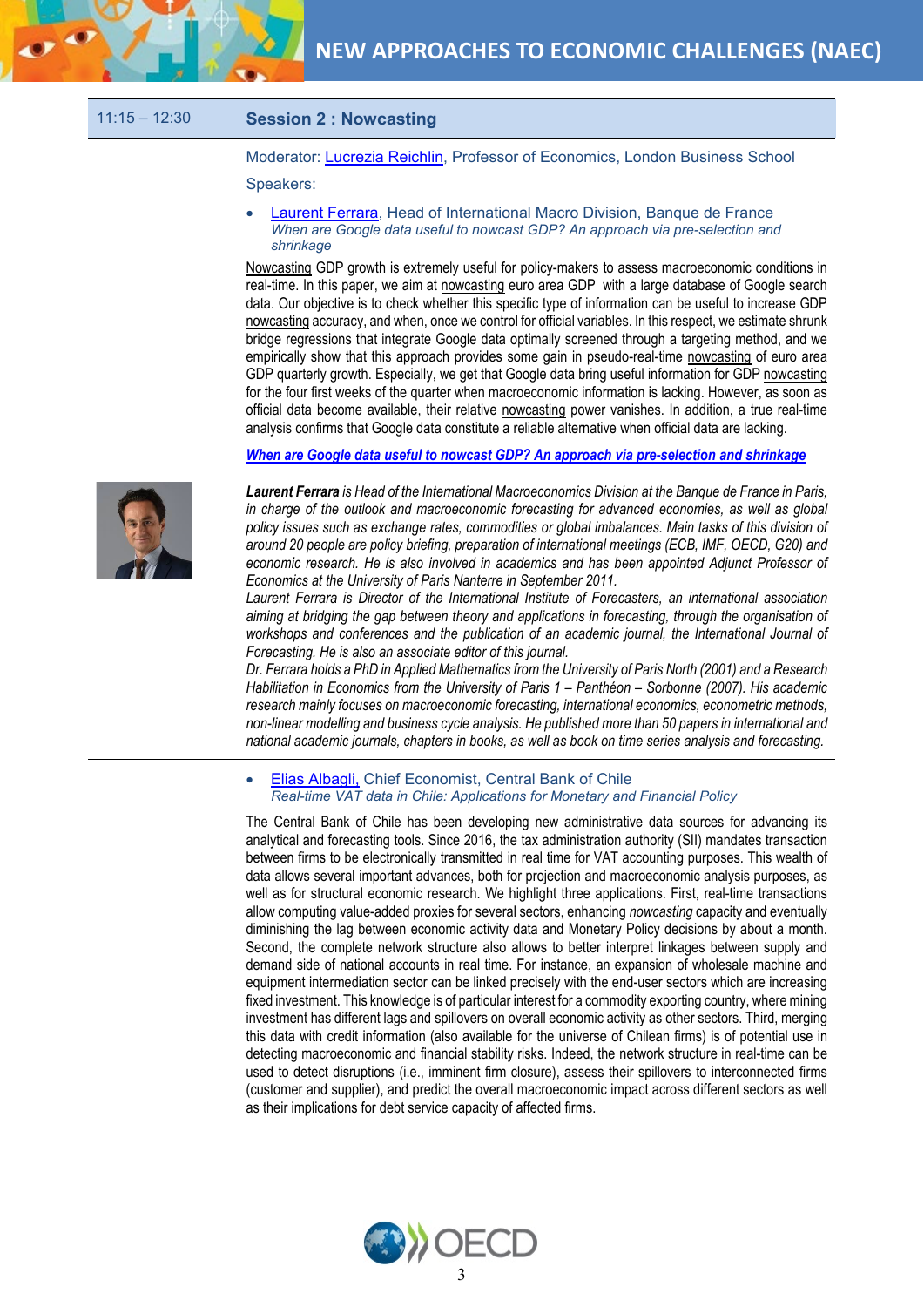

*Elías Albagli is the Director of Central Bank of Chile´s Monetary Policy Division, since August 2018. Previously, he was Director of Central Bank of Chile´s Research Division since June 2018. Previously he was Manager of Modeling and Economic Analysis of the Bank, (December 2014 through June 2018). He holds a Bachelor's degree in Business and a Master's in Financial Economics from the Catholic University of Chile (2002), where he received the best graduating student award.. He received his Ph.D. in Economics from Harvard University in 2010. Previously he worked in the Central Bank's Economic Research Division, most recently as a senior economist (June 2013 to November 2014) and also as an economic analyst (2002–2005). He was an assistant professor of Economics and Finance at the University of Southern California from 2010 to 2013. Mr. Albagli has taught courses on Financial Markets and Macroeconomics at different institutions, including the Economics Department at the Catholic University of Chile and the Economics and Business Management Department at the University of Chile. He has published numerous journal articles, book chapters and working papers on issues related to macroeconomics and financial markets.*

### 14:00 - 16:00 **Session 3 : Agent Based Modelling**

Moderator: [J. Doyne Farmer,](https://www.inet.ox.ac.uk/people/view/4) Director of Complexity Economics, Institute for New Economic Thinking, University of Oxford, and Rebuilding Macroeconomics

#### Speakers:

• [Alissa Kleinnijenhuis,](https://www.maths.ox.ac.uk/people/alissa.kleinnijenhuis) Researcher, Mathematical Institute, Oxford, and Institute for New Economic Thinking, University of Oxford, and **Thom Wetzer**, DPhil candidate in Law and Finance, University of Oxford *Foundations of System-Wide Stress Testing*

Microprudential stress tests have been credited for restoring confidence in the banking sys-tem and allowing for a successful recapitalisation of banks (Bernanke (2013)). They have gained enormous importance in the post-crisis regulatory toolkit. Their core goal is to assess systemic risk. Despite their victories, microprudential stress tests lack interconnections, and thereby their ability to consider endogenously-amplified systemic risk. This fundamental deficiency impairs their ability to assess resilience, which has led various academics and regulators to call for system-wide stress tests (e.g. Brazier (2017)). Yet, no generic method exists yet (Anderson et al. (2018)). Challenges include (Anderson et al. (2018)): to capture systemic risk amplification mechanisms comprehensively and consistently; to encapsulate the behavioural responses to shocks; to encompass interactions between constraints and behaviour; to con- sistently incorporate non-banks; to reect the heterogeneity of objectives, resources and constraints (Danielsson and Shin (2003)); to exibly adjust to a changing financial system; and to deal with a lack of suffciently granular and well-covered data.

In this paper, we propose a novel method for system-wide stress testing  $\{$  that is, to our knowledge, the first to jointly tackle these challenges. It consists of five building blocks: institutions, contracts, constraints, markets, and behaviour. Together, these allow to track contagious dynamics in a multiplex network and assess fragility under various policy set-ups. We illustrate the power of this method by providing an implementation of the building blocks. We show that systemic risk may be significantly underestimated if microprudential stress tests are not supplemented with a `macroprudential overlay'. Based on the tool's foundations, credible stress system-wide stress tests can be built to crown the macroprudential toolkit.



*Alissa Kleinnijenhuis is a D.Phil Candidate in Financial and Computational Mathematics at the University of Oxford and the Institute for New Economic Thinking at the Oxford Martin School. She is also affiliated with the Oxford-Man Institute of Quantitative Finance. She works under supervision of Professor J. Doyne Farmer. Her research focuses on system-wide stress testing and systemic risk. Alissa acts as a visiting academic to the Bank of England (London), and has also conducted research on stress-testing at the European Central Bank (Frankfurt). In addition, her professional experience includes work for Morgan Stanley (London) and Rogge Global Partners (London). Alissa holds a B.A. (Hons) in Mathematics and Economics from University College Utrecht (partially completed at UC Santa Barbara) and an M.Sc. in Mathematics and Finance from Imperial College London.*



*Thom Wetzer is a DPhil Candidate in Law and Finance at the Oxford Faculty of Law, the Oxford-Man Institute for Quantitative Finance and the Institute for New Economic Thinking at the Oxford Martin School. His research examines incentive misalignments and the role of law in mitigating them, with a particular focus on systematic misalignments that generate systemic risk in financial systems. He also works on climate risk in the context of the post-carbon transition.* 

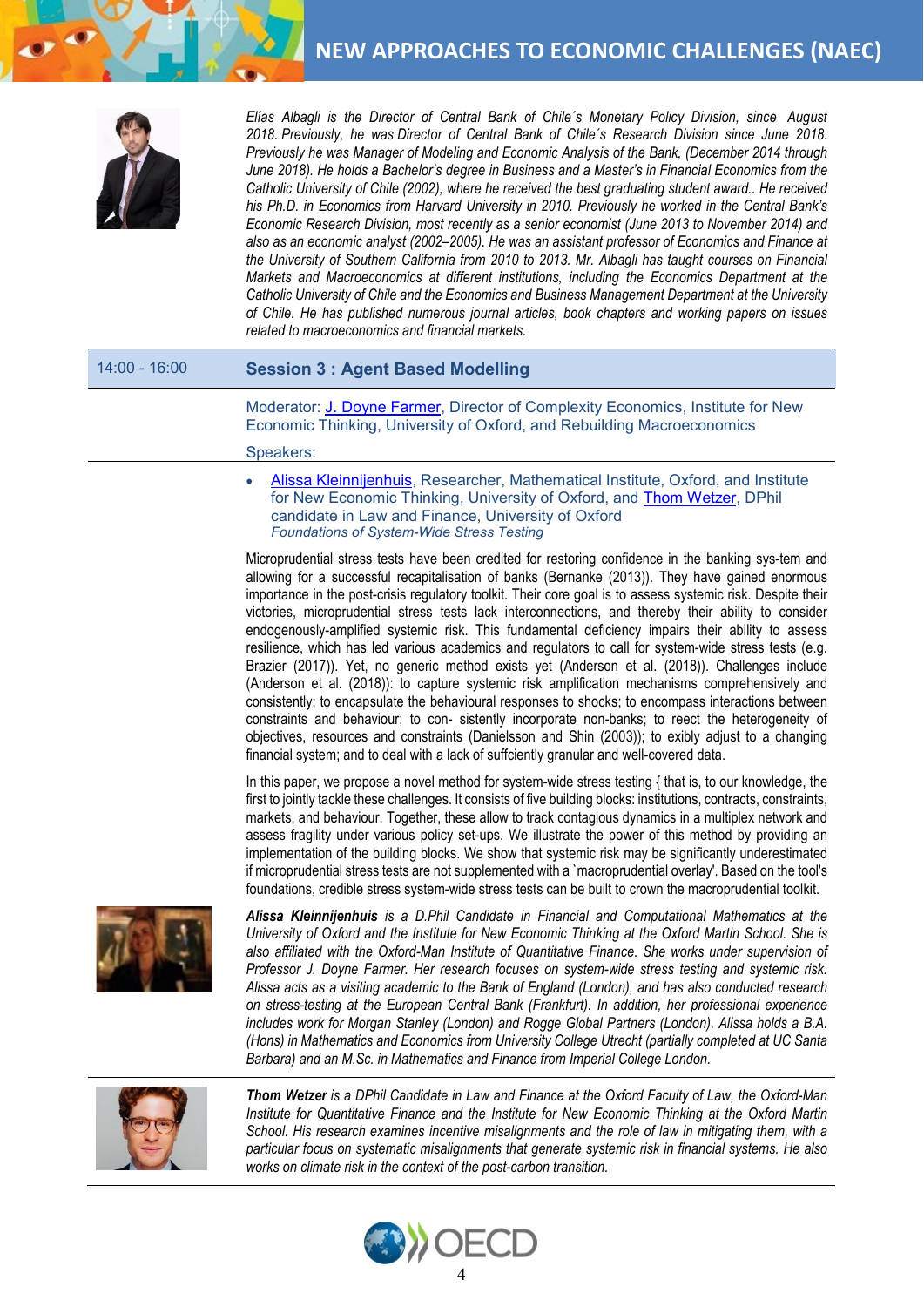

*Thom has been a visiting scholar at Columbia Law School, the Berkeley School of Law, and Yale University, and is currently a visiting academic at the Bank of England and an academic consultant at the European Central Bank. He has worked at the European Commission, Goldman Sachs, and De Brauw Blackstone Westbroek, and is a 'Global Shaper' at the World Economic Forum.*

• Stanislao Gualdi, Research Fellow, Capital Fund Management *Optimal Inflation Target: Insights from an Agent-Based Model*

Which level of ination should Central Banks be targeting? We investigate this issue in the context of a simplified Agent Based Model of the economy. Depending on the value of the parameters that describe the behaviour of agents (in particular ination anticipations), we find a rich variety of behaviour at the macro-level. Without any active monetary policy, our ABM economy can be in a high ination/high output state, or in a low ination/low output state. Hyper-ination, deation and \business cycles" between coexisting states are also found. We then introduce a Central Bank with a Taylor rule-based ination target, and study the resulting aggregate variables. Our main result is that too-low ination targets are in general detrimental to a CB-monitored economy. One symptom is a persistent under-realisation of ination, perhaps similar to the current macroeconomic situation. Higher ination targets are found to improve both unemployment and negative interest rate episodes. Our results are compared with the predictions of the standard DSGE model.

*Stanislao Gualdi is a Research Fellow at Capital Fund Management. He has a PhD in Theoretical Physics from the University of Fribourg and a Master's degree in Theoretical Physics from Sapienza Università di Roma. He was a Postdoctoral Researcher at Ecole Centrale Paris.*

**[Torsten Heinrich,](http://www.torsten-heinrich.com/) Researcher, Institute for New Economic Thinking, University of Oxford** *An ABM of the insurance-reinsurance sector: Conclusions for systemic risk, market* 

*structure, and the insurance cycle*

Risk models are employed in the insurance and reinsurance industry to assess the probability and size of risk events. Under the new Solvency II regulations the choice of models that can be used in the insurance sector has become severely limited. This creates a danger in the sense that all insurance companies may rise and fall in tandem, making the sector brittle and creating a public welfare problem. We present here a novel agent-based model of the catastrophe insurance and reinsurance sectors to study this constraint. More than other branches of the insurance industry, catastrophe insurance is subject to heavy-tailed distributions, which occur for damage size, peril frequency, claims, losses, and bankruptcy events. As a consequence, agent heterogeneity, interaction and stochastic influences are of crucial importance. Characterising the system requires studying ensembles of counterfactual cases and considering not only the mean but also the dispersion of realisations. Agent-based modeling is wellsuited to fulfill these requirements. We discuss the properties of the model; We substantiate the validation of modeling decisions with economy-level, firm-level, and contract level data; We explain micro- and macro-calibration of the model; And we show some selected results: 1. The reproduction of the insurance cycle. 2. The frequency and distribution of bankruptcies across different settings with different levels of risk model homogeneity. This aspect is directly connected to systemic risk in insurance. 3. Other systematic effects of risk model homogeneity. 3. The sensitivity of the model with respect to parameters such as the rate of market entry, the interest rate, and the capital retention requirements. 4. The resulting market structures in terms of firm sizes and relative shares of insurance and reinsurance business. 5. A market with several operational risk models is a lot more profitable, more competitive and has a higher capacity than a market with only one risk model.



*Torsten Heinrich is a researcher at the Institute for New Economic Thinking (INET) at the Oxford Martin School of the University of Oxford. His work is concentrated methodologically in the fields of agent-based modelling, game theory, complexity economics and evolutionary economics, but also empirical work on industrial organisation and technological change among other areas, with an interest in new technologies, in the potential they create, and in economic, social and political consequences their implementation could entail. He studied economics at the Dresden University of Technology (Dresden, Germany) and the Universidad Autónoma de Madrid (Madrid, Spain) graduating in 2007. He received his PhD from the University of Bremen, Germany, in 2011 with a thesis on technological change and growth patterns in the presence of network effects. Working on complexity systems, agent-based modeling, simulation and strategic games in economics, he has edited special issues in scientific journals and authored both journal articles and monographs. He holds a post-doc position at the Institute for New Economic Thinking (INET) at the University of Oxford, UK, and teaches at the University of Bremen, Germany.*

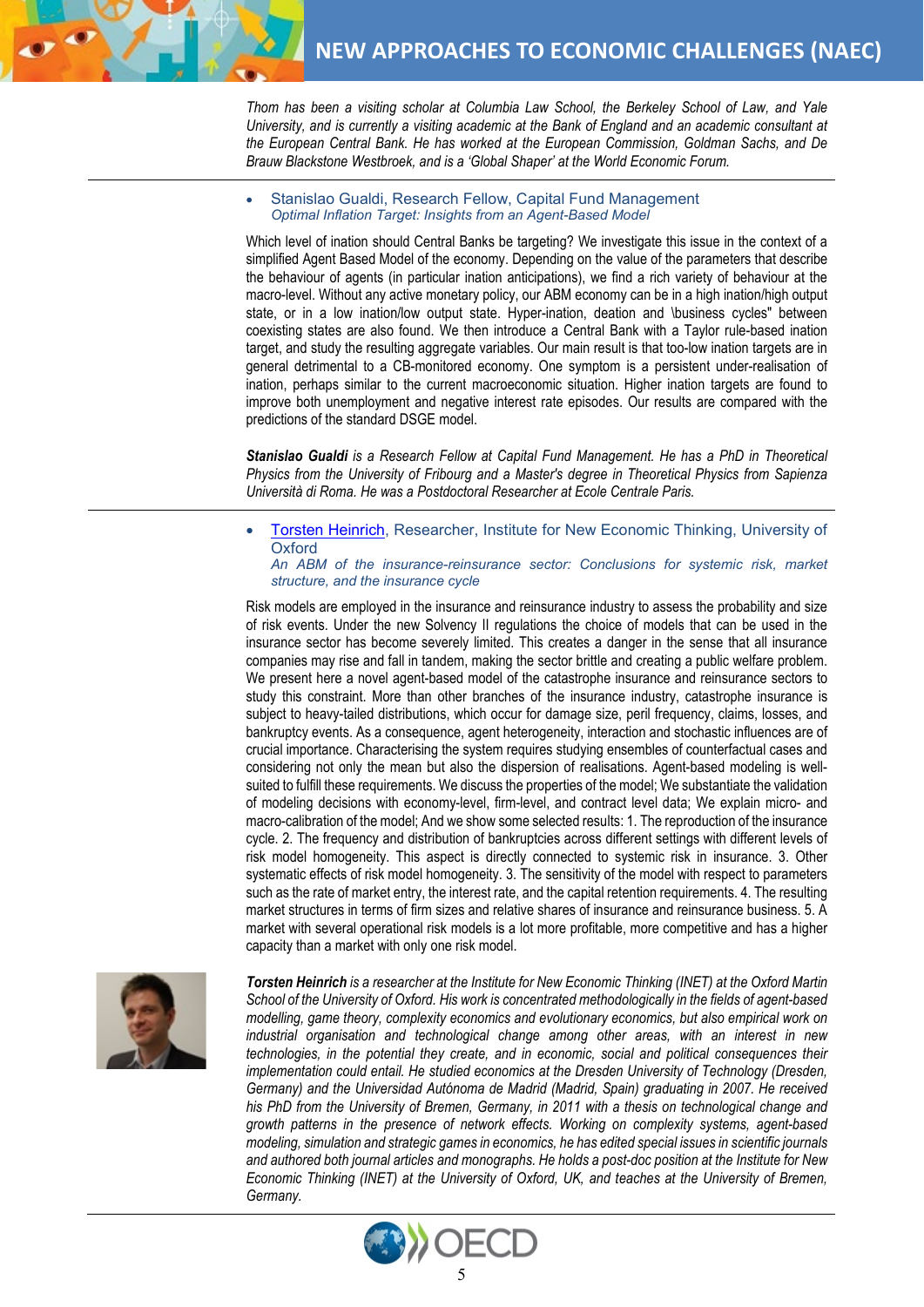• [Francois Lafond,](https://www.inet.ox.ac.uk/people/view/70) Senior Research Officer, Institute for New Economic Thinking, University of Oxford

*Automation and bottlenecks in occupational mobility: a data-driven network model*

Many existing jobs are prone to automation, raising important concerns about the future of employment. However, history suggests that alongside automation, different jobs are created so that it is crucial to understand job transitions. To do so, we impose an automation shock on a network-based labour market model. We construct an occupational mobility network, where nodes are occupations and edges link occupations that are similar enough for a worker to transition from one to the other. We then model the dynamics of employment, unemployment, and vacancies at the occupation level, based on exogenous (automation-related) reallocation of labour demand, separations and vacancies opening rates, job search, and matching. After discussing the model's calibration and its ability to reproduce the Beveridge curve, we study occupation-specific unemployment and long-term unemployment (27 or more weeks). As expected, in highly automated occupations, workers are more likely to be unemployed or to stay unemployed for a long period. However, the network structure also plays an important role - workers in occupations with a similar degree of automation can have fairly different outcomes, depending on the position of the occupation in the mobility network. Automation may cause 'bottlenecks' in the mobility network, with workers unable to find jobs for long periods. Our work highlights that retraining schemes must not necessarily be directed towards workers in occupations with high risk of automation, but towards workers with limited transition possibilities.



*François Lafond is a senior research officer at the Institute for New Economic Thinking, at the Oxford Martin School Programme on Technological and Economic Change, at the Smith School for Enterprise and the Environment, and an associate member of Nuffield college. He received his PhD from UNU-MERIT / Maastricht University. His main areas of research are in the economics of innovation, environmental economics, networks and complex systems, applied econometrics and forecasting.*

• [Christoph Siebenbrunner,](https://www.maths.ox.ac.uk/people/christoph.siebenbrunner) DPhil student, Mathematical Institute, University of **Oxford** *Money creation and liquid funding needs*

Starting from a conceptual discussion about money creation as opposed to loanable funds and money multiplier theories, we categorise different forms of lending; broadly speaking, bank-lending versus nonbank lending, whereby we equate the former with money creation and the latter with loanable funds theories. At this point, we provide a defnition of shadow banking which we link to all lending that is not bank lending and, hence, while increasing leverage for individual borrowers, does not increase systemwide money stocks. The purpose is then to put forward two concluding thoughts: First, the notion of money creation as a result of banks' loan creation for the private sector is compatible with the notion of liquid funding needs in a multi-bank system in which liquid fund transfers across banks happen naturally. Second, conventional interest rate-based monetary policy has a bearing on macroeconomic dynamics precisely due to that multi-bank structure. It would lose its impact in the hypothetical case that only one (\singular") commercial bank would exist. To illustrate the latter two points, we develop a simple agentbased model, with a focus on the bank loan creation (and destruction due to repayment) process, as opposed to pure intermediary lending through capital markets, banks' proprietary trading, and all other non-bank financial and non-financial institution types' channeling of funds within the system. The model comprises bank agents (money creators), non-bank intermediaries (pure \channelers"), a central bank (liquid base money provider),and private sector agents that borrow from banks or non-banks to finance their consumption.



*Christoph Siebenbrunner is a doctoral student in Mathematics and a member of the Complexity Economics research group under the supervision of Prof. Doyne Farmer at Oxford University. His*  research focusses on modelling systemic risk and financial systems in general, using a wide array of *methodologies including statistical modelling, network analysis and agent-based modelling. He has seven years of professional experience working as a stress testing expert and quantitative modeller for central banks including the ECB and the Austrian National Bank.*

Discussant:

[Robert Axtell,](http://css1.gmu.edu/%7Eaxtell/Rob/Home.html) Chair of the Department of Computational Social Science at George Mason University, and Santa Fe Institute

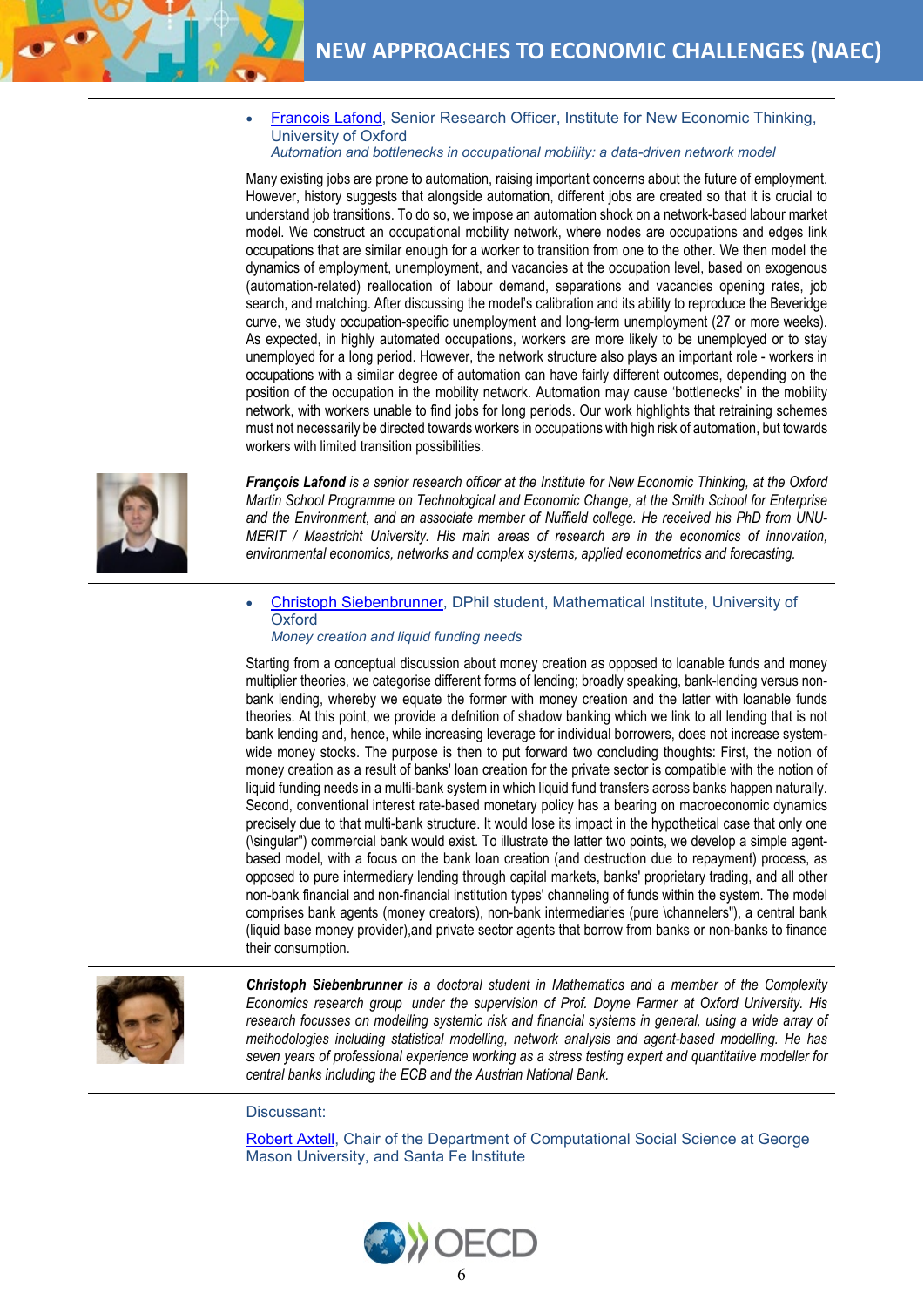

*Robert Axtell is an Associate Professor of the Santa Fe Institute who works at the intersection of*  economics, behavioral game theory, and multi-agent systems computer science. His most recent research attempts to emerge a macroeconomy from tens of millions of interacting agents. He is *Department Chair of the new Department of Computational Social Science at George Mason University (Fairfax, Virginia, USA). He teaches courses on agent-based modeling, mathematical modeling, and game theory. His research has been published in "Science," "Proceedings of the National Academy of Sciences USA," and leading field journals. Popular accounts have appeared in newspapers, magazines, books, online, on the radio and in museums. His is the developer of Sugarscape, an early attempt to do social science with multi-agent systems, andco-author of "Growing Artificial Societies: Social Science from the Bottom Up" (MIT Press 1996). Previously, he was a Senior Fellow at the Brookings Institution (Washington, D.C. USA) and a founding member of the Center on Social and Economic Dynamics there. He holds an interdisciplinary Ph.D. from Carnegie Mellon University (Pittsburgh, USA).*

### 16:30 – 18:00 **Session 4 : Network Analysis**

Moderator: [David Chavalarias,](http://cams.ehess.fr/david-chavalarias/) Director of the Complex System Institute of Paris idF

#### Speakers:

• Rajan Patel, Technical Specialist, Bank of England *Textual complexity in bank regulation*

Reforms following the financial crisis of 2007-08 have increased the volume of bank regulation and led to concerns about increased complexity. But there are few empirical measures of regulatory complexity, beyond simple page counts. To measure precisely the change in regulatory complexity, we define it as a property of how standards are articulated in regulatory texts, and calculate linguistic and structural indicators that reflect the cognitive costs required to process texts. We extract these measures from a dataset that covers the near-universe of prudential rules for banks in the United Kingdom, including EU directives and supervisory guidance, in 2007 and 2017. To understand the drivers of complexity, we compare different regulatory tools (capital, liquidity, remuneration), and the relative contribution of international versus national rules. We also compare the complexity of rules that apply to small versus large institutions, and benchmark UK with US regulation. Network maps that visualise textual crossreferences show that there are many peripheral rules and a few very highly connected ones, and that the latter are not necessarily the rules that were at the centre of the post-crisis debate. Similarly, the distributions of measures of lexical diversity, conditionality, length and readability are skewed. Finally, we combine structural and linguistic complexity to create a map that highlights opportunities for rule simplification.



*Rajan Patel is a Technical Specialist at the Bank of England where his work involves understanding how banks and insurers are responding to prudential regulation. He collaborates with people from across the Bank of England to identify and prioritise examples of regulatory arbitrage and unintended consequences from regulation. He helps policy experts and supervisors mitigate associated risks to the Bank's regulatory objectives. Rajan holds a masters in Economics from the London School of Economics and Political Science (LSE).*

• Gert Buiten, Senior Researcher, and Sjoerd Hooijmaaijers, Researcher, Statistics Netherlands *A methodology for estimating the Dutch interfirm trade network*

Currently, the National Accounts' aggregate Input-Output Tables are the main statistical instrument for analysing the complex circular effects of the economic cycle. A network approach on a micro level would boost the analytic capabilities. This paper describes the methodology developed by Statistics Netherlands for estimating the Dutch interfirm trade network using a combination of input data on trade transactions and auxiliary information from existing official statistics. The estimates result in a directed and weighted network dataset. There are various possible sources for collecting Input data on relationships, such as bank transaction data, overviews of debtors and creditors from company administrations and survey data. Each of these sources has some drawbacks and must be complemented by an imputation method for completing the picture. The past decade, a growing body of methods has been developed for estimating interfirm networks. Most of these methods combine macro or meso economic marginals (such as aggregate turnover by industry group) with one or more assumptions on the distribution of variables by company as well as on interfirm connections by company. The paper describes how this can first be expanded upon by using aggregate public data from Supply-Use Tables and Input-Output Tables as auxiliary data, allowing for a matching procedure between

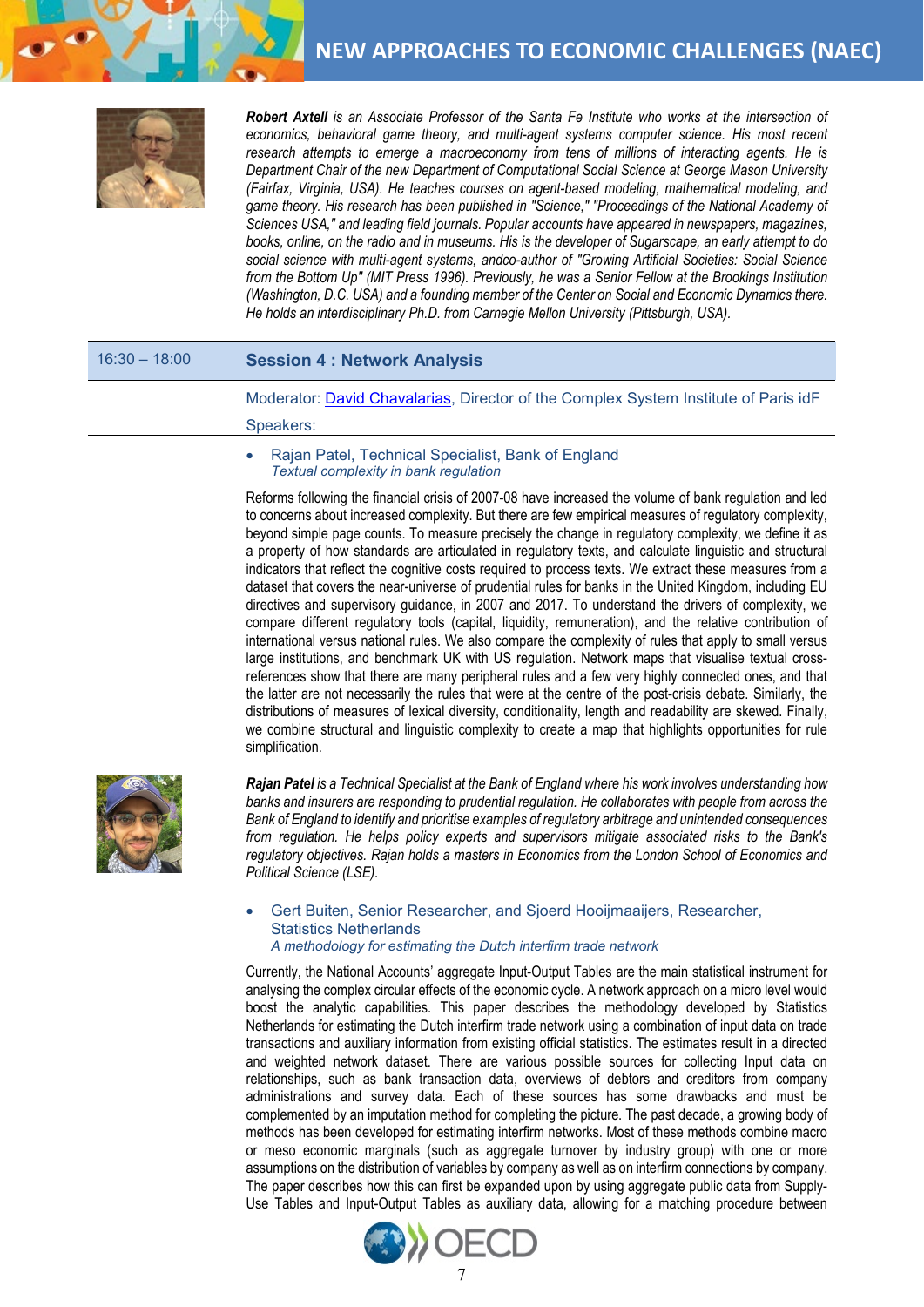suppliers and users by commodity group. Secondly, it describes a further improvement based on using non-public micro data on enterprises. The paper concludes with some examples of applications and analyses that can be developed using the estimated dataset.



*Guert Buiten studied Economic and Social History and works at Statistics Netherlands since 1986. He*  is one of the inventors of the Business Cylce Clock that is now widely used internationally, also by the *OECD. In recent years he has been involved in various innovative research activities, including setting up cooperations with commercial banks for the use of transaction data, applying Complexity and Network Theory in official statistics and the research project for developing a methodology for deriving the interfirm trade network.*

*Sjoerd Hooijmaaijers holds a Masters degree in both Economics and Data Science. He has been working at Statistics Netherlands since 2017 in the research project for developing a methodology for deriving the interfirm trade network.*

• [Thomas](https://www.math.mcmaster.ca/index.php/people/65-/professor/287-hurd-thomas-r.html) Hurd, Professor of Mathematics, McMaster University, Toronto *Systemic Cascades in Financial Networks*

Systemic risk (SR), the study of financial crises, has long been understood (see e.g. Kaufman (1994)) to involve cascades of contagious shocks of different types, notably funding liquidity shocks such as bank panics and runs and solvency shocks caused by failed banks. Compared to systems arising in other areas of applied science, the real world financial system is extraordinarily complex in a diversity of aspects. A popular approach to SR (see Nier et al. (2007), Hurd (2016)) has been to construct \deliberately simplifed" random financial networks (RFNs), and explore how different bank behaviour characteristics lead to cascades and amplification of shocks. This paper advances this \network science" approach by introducing a rich new class of \inhomogeneous financial networks (IFN)", each of which consists of a random connectivity \skeleton" graph of N banks, on which is defined a random collection of balance sheets and interbank exposures. Viewed as a multidimensional random variable, such an IFN has an amenable dependence structure known as *\locally* tree-like independence". The banks are assumed to follow crisis management strategies that boil down to sets of deterministic rules called \cascade mechanisms". Then, in scenarios of a large random shock that weakens the system su\_ciently, a cascade sequence of secondary shocks will follow, converging to a \cascade equilibrium" representing the final outcome of the crisis. While detailed simulations are always possible for moderate values of N, instead we will focus on the kind of stylised facts that might be deduced from analytic cascade dynamics in the  $N = 1$  limit. Topics of interest include: spillover effects of international linkages between two countries; comparing partial recovery at default to \hard" zero recovery; firesales in bipartite IFNs.



*After an extensive research career in mathematical physics, Tom Hurd turned to the mathematical study of financial markets in the late 1990s. Since then he has built an international research reputation, with many publications in areas such as portfolio theory, interest rate modeling, and credit risk. His work is currently focussed on modeling systemic risk, that is, the stability of financial networks, and he has recently published a book on the subject. Over the years, he has supervised numerous M.Sc. and Ph.D. research students in financial mathematics, many of whom have moved on to careers in banking. He is currently Director of the Master in Financial Mathematics program (MPhimac) at McMaster.*

• [Igor Linkov,](https://www.erdc.usace.army.mil/Media/Fact-Sheets/Fact-Sheet-Article-View/Article/920870/risk-and-decision-science/) Risk and Decision Science Team Lead, US Army Engineer Research and Development Center *Resilience and Efficiency in Interconnected Networks*



*Dr. Igor Linkov leads the Risk and Decision Science Team and Focus Area at the US Army Engineer Research and Development Center. He is currently leading several projects implementing resilience management for cyber systems, critical infrastructure, energy and environment. He has published widely on environmental policy, environmental modeling, and risk analysis, including thirteen books and over 200 peer-reviewed papers and book chapters. Dr. Linkov has organised more than twenty national and international conferences and continuing education workshops, including 2014 workshop on Risk and Resilience in Berlin. He is recipient of two Army medals for outstanding civilian service and Society for Risk Analysis Chauncey Starr Award for exceptional contribution to Risk Analysis and Fellow Award.*

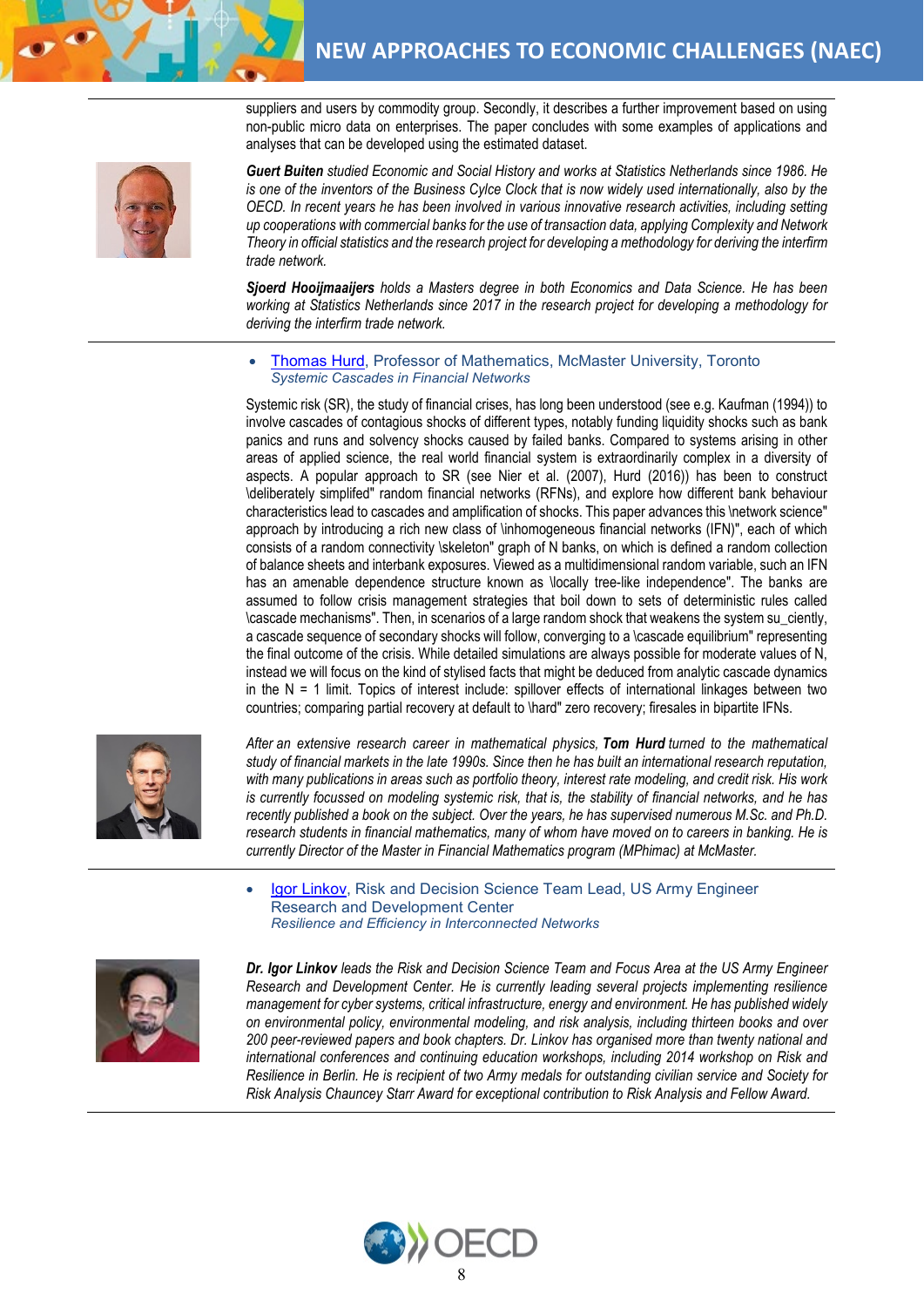

# **Tuesday 16 April**

| $9:30 - 11:00$ | <b>Session 5: Machine Learning and Big Data</b>    |
|----------------|----------------------------------------------------|
|                | Moderator: Martine Durand, OECD Chief Statistician |
|                | Speakers:                                          |
|                |                                                    |

• Claudio Cozza, Assistant Professor of Economics, Department of Economic and Legal studies, University of Naples "Parthenope" *Can we predict firms' innovativeness? The identification of innovation performers in an Italian region through a supervised learning approach*

The study shows the feasibility of predicting firms' expenditures in innovation, as reported in the Community Innovation Survey, applying a supervised machine-learning approach on a sample of Italian firms. Using an integrated dataset of administrative records and balance sheet data, designed to include all informative variables related to innovation but also easily accessible for most of the cohort, random forest algorithm is implemented to obtain a classification model aimed to identify firms that are potential innovation performers. The performance of the classifier, estimated in terms of AUC, is 0.794. Although innovation investments do not always result in patenting, the model is able to identify 71.92% of firms with patents. More encouraging results emerge from the analysis of the inner working of the model: predictors identified as most important – such as firm size, sector belonging and investment in intangible assets – confirm previous findings of literature, but in a completely different framework. The outcomes of this study are considered relevant for both economic analysts, because it demonstrates the potential of data-driven models for understanding the nature of innovation behaviour, and practitioners, such as policymakers or venture capitalists, who can benefit by evidence-based tools in the decision-making process.



*Claudio Cozza is assistant professor in Economic Policy at the Department of Economic and Legal studies of the University of Naples "Parthenope", Italy. He holds a Degree (University of Rome ''Sapienza'') and a Ph.D. (University of Ferrara) in industrial economics. His research interests include the Economics of Science, Technology and Innovation (R&D internationalisation, innovation systems and policies), Regional Development and Internationalisation (of both Advanced and Emerging Multinational Corporations). He has been researcher at the European Commission JRC; at ISTAT, the Italian National Statistical Office; and has conducted research and teaching activity in several Italian Universities and research organisations.*

• [Janna Axenbeck,](https://www.zew.de/en/team/jax/) Researcher, Digital Economy, ZEW – Leibniz Centre for European Economic Research *What Do Websites Say About Firm-Level Innovation? - A Machine Learning Approach*

This paper explores which website characteristics can identify whether a firm is innovative or not. Firm websites entail information about new products, key personnel decisions, strategies and relationships with other firms. These aspects are all related to a firm's innovative activity. Extracting this information by means of website characteristics would allow to construct efficient innovation indicators that enable an automatised, timely and comprehensive analysis of firm-level innovation activities. I use German firms from the Mannheim Innovation Panel (MIP), classified as either innovative or not, and extract their websites' content by applying the ARGUS web-scraper, which allows me to collect texts as well as hyperlinks. I apply several methods like keyword search, topic modelling and other natural language processing tools to gather website characteristics. Then, I analyse which characteristics correlate most with a firm's innovation status reported in the MIP. Additionally, by using polynomial and interaction features as well as logistic regression and lasso regularisation, I identify which combination of website characteristics best predicts a firm's innovation status. My preliminary results show that innovation-related keywords like 'innovat' or 'change', the sum of hyperlinks and the amount of English language on a website significantly correlate with whether a firm is innovative or not. Moreover, website information significantly improves predictions about a firm innovation status and website characteristics correlate stronger with product than with process innovators.



*Janna Axenbeck is a Researcher in Digital Economy ZEW – Leibniz Centre for European Economic Research since October 2017. She completed her bachelor's degree in socioeconomics at Hamburg University and her master's degree in public economics at the Free University of Berlin, including exchange semesters at Sciences Po Lille and National Taiwan University. During her master's programme, she focused on innovation economics and policy. Her major research interest is in the impact of digitisation on sustainability.*

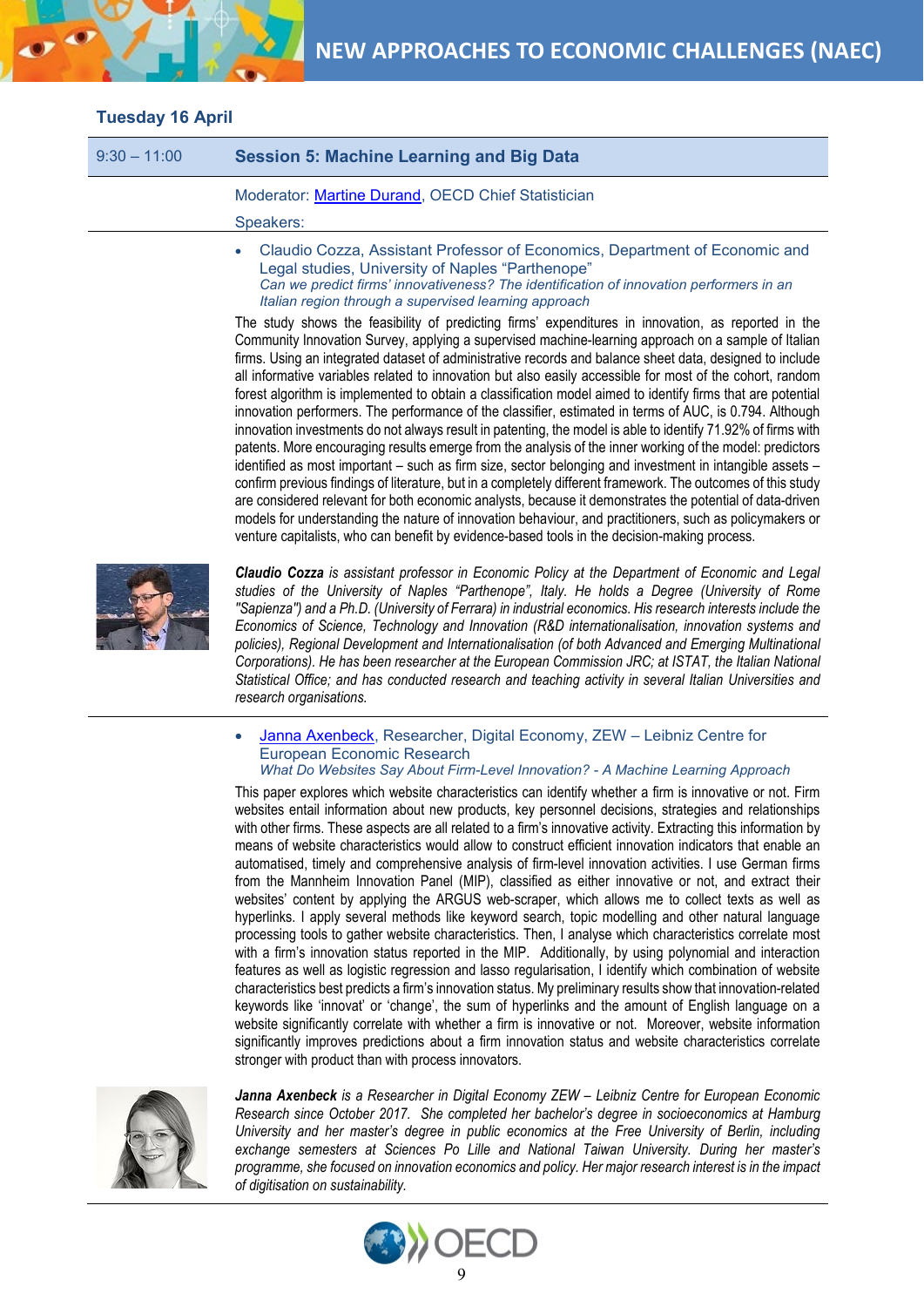• [Michael Obersteiner,](http://www.iiasa.ac.at/web/home/research/researchPrograms/EcosystemsServicesandManagement/Obersteiner--Michael.en.html) Programme Director, Ecosystems Services and Management, International Institute for Applied Systems Analysis (IIASA) *Algorithmic policy making (through Hypernudging)*

*Michael Obersteiner is Programme Director of the Ecosystems Services and Management Programme (ESM) at the International Institute for Applied Systems Analysis (IIASA) in Laxenburg, Austria. His current research team counts 100 staff members constituting the largest global land use and rural development model cluster in the world. They generate high quality data products on the biophysical and socio-economic dimensions of land resources management using novel methods of citizen science approaches. The ESM modelling teams use massive databases for impact assessments of integrated policies in various geographies. For example the ESM model cluster is used for background calculations by Parties to the UNFCCC such as EU, USA, Brazil, Indonesia and Congo basin countries feeding into the INtended National Contributions (INDC) for COP21 in Paris. Other ongoing research integrates high frequency household data logs from specialized mobile apps from remote farm households subject to climate risks to design innovative solutions for international donor and national planning agencies.* 

*Michael has been the principle investigator and manager of more than 30 international projects covering diverse policy and science fields mostly focus on developing sustainable development pathways subject to climate risks. These projects have built research communities to produce key data sets derived from Earth observation assets mainly focusing on land use attributes. These project have also contributed to numerous model intercomparision exercises such as AGMIP (Agriculture model intercomparision project), ISIMIP (The Inter-Sectoral Impact Model Intercomparison Project), and EMF (Energy Modelling Forum). Dr. Obersteiner also served as a seconded Staff Expert for the Group on Earth Observations (GEO) at the World Meteorological Organization (WMO) in Geneva leading a cross-cut task on socioeconomic benefit assessments of Earth observing systems. In addition, he has been a consultant to a number of national and international organizations, including inter alia the European Commission, WWF, OECD, Worldbank and other national and international institutions. He is author of over 250 scientific papers covering many disciplinary science fields.*

• Álvaro Gómez Losada, Scientific officer, Directorate General, Joint Research Centre, European Commission, Seville, Spain *From Big Data to Smart Data*

Machine Learning applications require in principle massive amounts of data in order to enhance the knowledge discovery process. In addition to availability and volume, real world datasets suffer from several imperfections. As a consequence, noise in data could lead to poor performance in statistical models. However, useful and valuable knowledge extracted from data is directly related to the quality of the data used and not necessarily to its quantity. Datasets from companies and governments can be considered as smart data (focusing on veracity and value but not on volume) in the sense that they can be effectively used for planning, monitoring and intelligent decision (policy) making.

In this study, three use cases using data science methodologies and medium-sized smart datasets are described. The first is an e-commerce application consisting of a price recommender system using an item-item collaborative filtering approach. Using as the only input time-series (TS) price data, the useritem-rating triple was emulated using a bivariate frequency distribution of values in the TS. The second is an environment application where the background concentration of several air pollutants from 2001 to 2017 in Madrid (Spain) is studied using Hidden Markov models. Finally, a demographic application consists of different machine learning algorithms to forecast Spanish population one year in advance using Eurostat data. The experimental evaluation of these data science techniques and datasets shows that the framework proposed can successfully deal with medium-sized smart datasets in terms of performance, resulting in low computing time and good accuracy. From these results, some economic policymaking issues are discussed.

*Álvaro Gómez Losada is currently providing direct support to the big data lead scientist of the Joint Research Centre of the European Commission. He is specialised in the design, implementation and evaluation of machine learning algorithms and recommendation systems. He obtained its PhD and BSc in Statistics at University of Seville (Spain) in 2016 and 2012, respectively. He also holds a MSc in Applied Statistics at University of Granada (Spain). Previous experience as Data scientist in the Innovation Department of Banco Santander (Madrid). Since 2017, he teaches Artificial intelligence, Statistics and Mathematics at Spanish National University of Distance Education (UNED). He also holds a BSc in Biology from the University of Córdoba (Spain).*



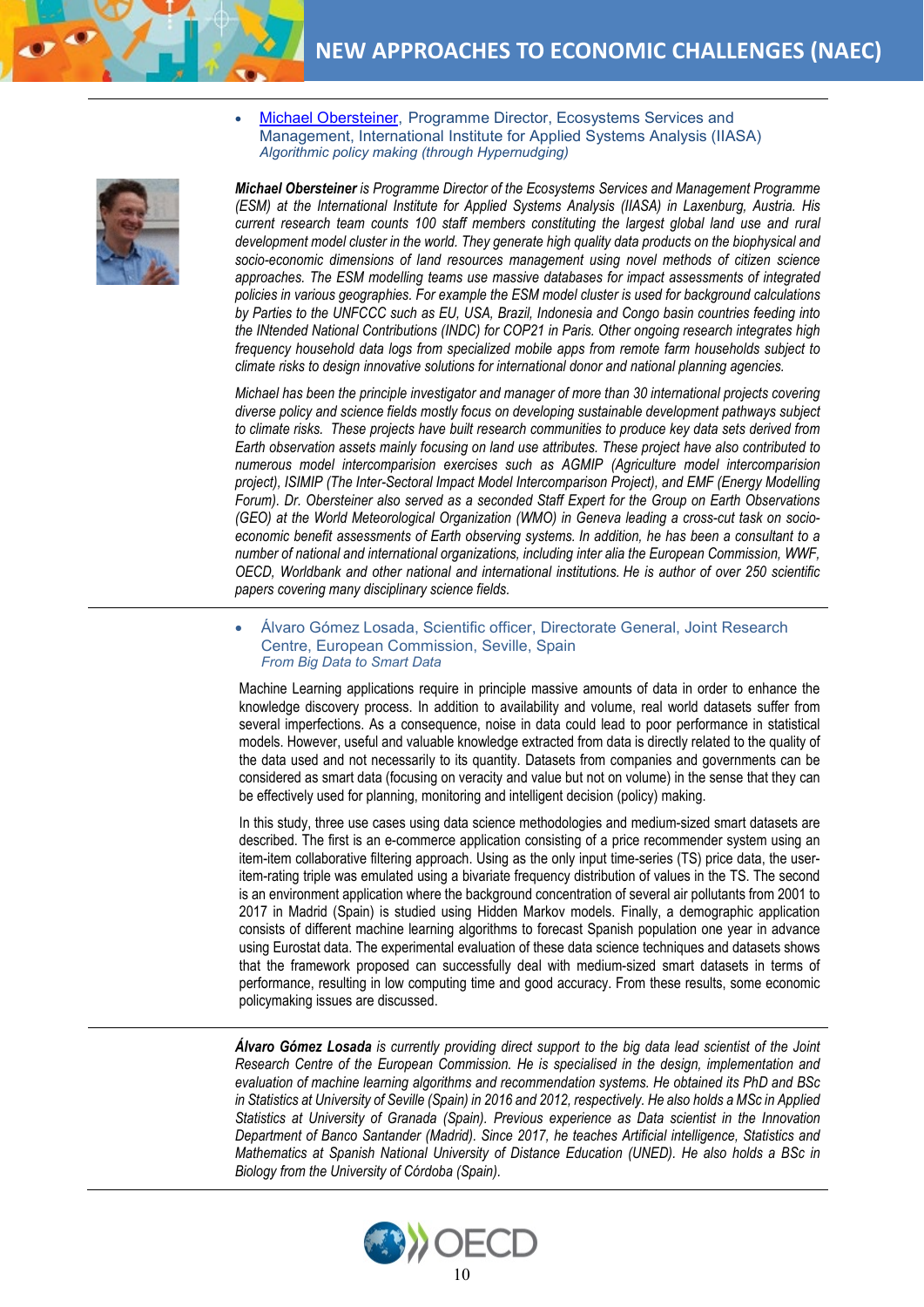

### 11:15 – 12:45 **Session 6: Complexity and Social Science**

Moderator: [Angus Armstrong,](https://www.niesr.ac.uk/users/angus-armstrong) Director of Rebuilding Macroeconomics Network

#### Speakers:

#### [Chris Kempes,](https://www.santafe.edu/people/profile/chris-kempes) Professor, Santa Fe Institute *Scaling theory and the structure of diverse systems*

Scaling theory, which describes the changes of a system's features according to its size, has recently had many successes in characterising the structure of diverse systems ranging from single organisms to entire cities. In the biological sciences, where the theory is better developed, simple mechanisms and physical constraints have been connected with a wide variety of physiological and ecological features. This approach provides a quantitative theory for predicting key ecological tradeoffs with implications for environmental policy. Recently, scaling relationships have been observed for a variety of features in human systems, such as the patent production rate and violent crime rate as a function of city size. While these relationships are promising for developing simple explanations of human organisations, there are still many questions about the fundamental mechanisms underlying these systems and what they imply for policy and planning decisions. In this talk I will review the biological scaling literature as an example of the type of theory that may be applicable to human systems. I will then discuss the current theory of urban and institutional scaling along with implications for understanding inequality within cities and the effectiveness of the US higher education system.



*Chris Kempes is a Resident Faculty at the Santa Fe Institute (SFI). He did a Ph.D. programme in physical biology at MIT and was an Omidyar Fellow at SFI following a postdoctoral fellowship with the NASA Ames Research Center and Caltech.*

*Using mathematical and computational techniques he studies how simple theoretical principles inform a variety of phenomena ranging from major evolutionary life-history transitions, to the biogeography of plant traits, to the organisation of bacterial communities. He is particularly interested in biological architecture as a mediator between physiology and the local environment.*

#### • [Penny Mealy,](https://www.inet.ox.ac.uk/people/view/86) Postdoctoral Research Officer, Institute for New Economic Thinking, University of Oxford *Interpreting economic complexity*

Economic complexity approaches, which apply network analysis to detailed export and employment data, have shed new light on industrial specialisation patterns and economic development. Two network measures in particular – the country-based Economic Complexity Index (ECI) and product-based Product Complexity Index (PCI) – have been particularly successful at explaining cross-country variation in per capita GDP and economic growth. In this paper, we show that the measures are not what they were thought to be. While previous studies had conceptually framed the ECI with reference to notions of the diversity (or number) of products a country can export, we show that the ECI instead reflects of *the type* of products countries are able to export. Specifically, we demonstrate that the ECI is mathematically equivalent to a widely used spectral clustering algorithm, which optimally separates a similarity graph into two balanced components. We also demonstrate that the measure can be seen as a dimensionality reduction algorithm, which collapses the high-dimensional space of country-export data onto a single onedimensional ordering that places countries with similar exports close together in the ordering and those with dissimilar exports far apart. Our results casts a number of existing results in the economic complexity literature in a new light and also highlight some important ramifications for applications of the economic complexity measures to policy making.



*Penny Mealy is a post-doctoral researcher at the Institute of New Economic Thinking and the School of Geography and the Environment and is currently working on the Oxford Martin School Programme on the Post-Carbon Transition. She is also leading a project on 'Practical Wisdom in a Complex World' at the Bennett Institute of Public Policy at the University of Cambridge.*

*Penny's PhD at Oxford was on quantitative approaches for analysing productive capabilities. She applied these methods to provide insights into long-run development, the division of labour and the transition to the green economy. Her broader research interests include economic complexity, technological evolution, transformational change, network science and agent-based modelling. Previously, Penny worked as an economist in Australia, where she predominantly focused on issues relating to energy, resources and climate change.*

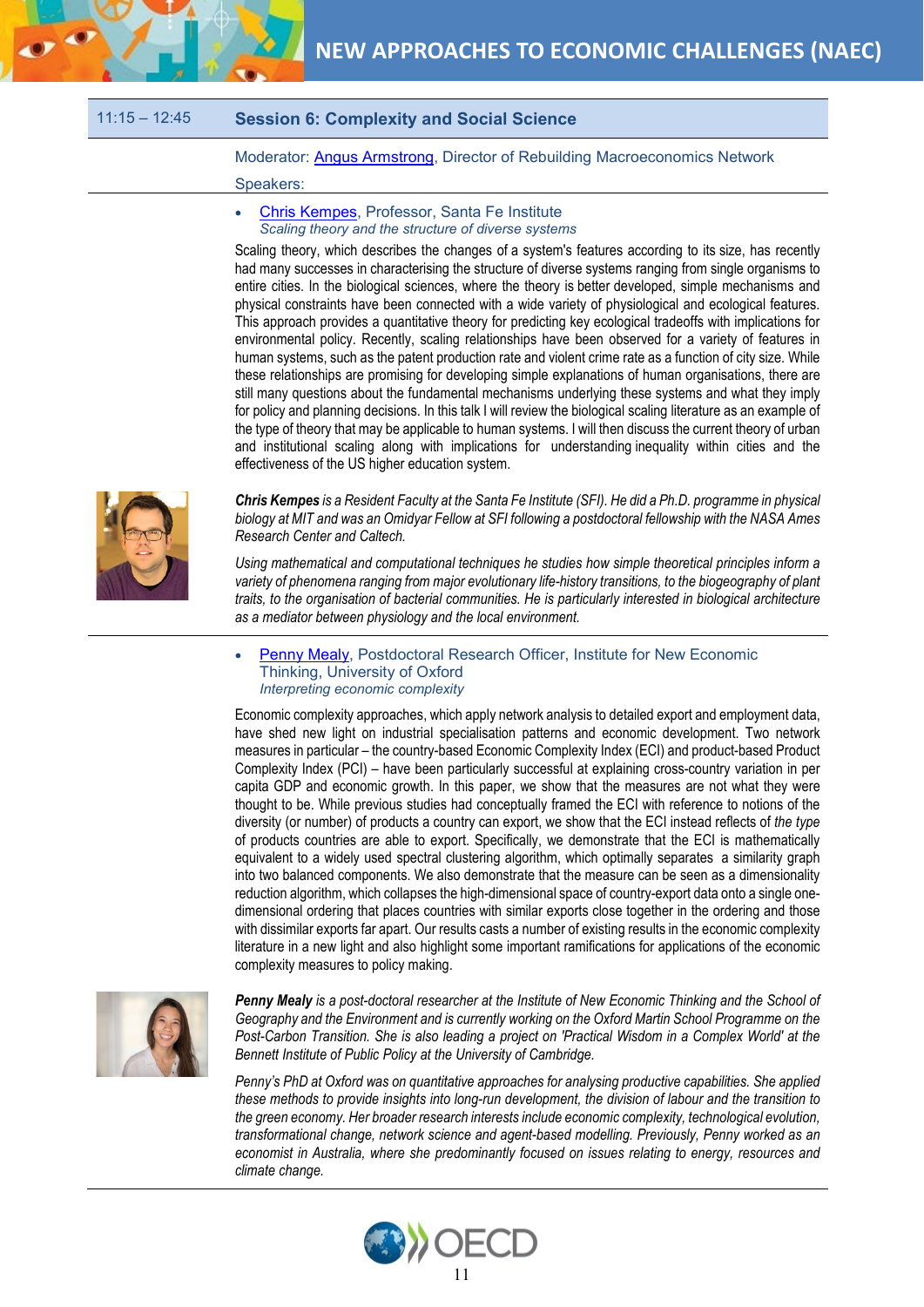

• [Ross A Hammond,](https://www.brookings.edu/experts/ross-a-hammond/) Director of the Centre on Social Dynamics and Policy, Brookings Institute and Santa Fe Institute *Using ABM and new data streams to study public health*

Overview of multiple published and soon-to-be published studies.

*Ross A. Hammond is the Betty Bofinger Brown Distinguished Associate Professor of Public Health and Social Policy at Washington University in St Louis, an External Professor at the Santa Fe Institute, and Director of the Center on Social Dynamics & Policy and Senior Fellow in Economics at the Brookings Institution. His research applies complex systems science modeling methodologies (such as agent-based modeling) to problems in social science and health. Current research topics include obesity etiology and prevention, food systems, tobacco control, health disparities, and early childhood development. Hammond has published extensively in general science and disciplinary journals across social science, biology, medicine, and public health including Lancet, JAMA Pediatrics, PNAS, American Journal of Public Health, Evolution, and Journal of Conflict Resolution, and his work has been featured in The Atlantic Monthly, Scientific American, New Scientist, Salon, and major news media.* 

*Professor Hammond currently serves in policy advisory roles on the Food and Nutrition Board of the U.S. National Academies of Science, as a Special Government Employee at the FDA Center for Tobacco Products, as a federally appointed member of the Advisory Council on Minority Health and Health Disparities at the National Institutes of Health (NIH), and as a member of the Lancet Commission on Obesity. He has participated in five large NIH-funded modeling networks using complex systems tools: MIDAS (focused on communicable disease), NICH (focused on health disparities), ENVISION (within the National Collaborative on Childhood Obesity Research), ECHO (the NIH early-childhood longitudinal cohort programme), and SCTC (the State and Community Tobacco Control network). Hammond has taught at Harvard School of Public Health, University of Michigan School of Public Health, and the NIH, and is on the editorial board of the journals Behavioral Science and Policy and Childhood Obesity. He is currently a visiting fellow at the Center for Research and Interdisciplinarity (CRI) at Paris Descartes University through June 2019.*

• [Elena Rovenskaya,](http://www.iiasa.ac.at/staff/staff.php?type=auto&visibility=visible&search=true&login=rovenska) Programme Director, Advanced Systems Analysis, IIASA *Towards a systems perspective on national well-being*

Policy planning in modern states increasingly recognises that national economic growth does not fully represent citizen's well-being. Macro-economic accounting, especially GDP as the most commonly used measure of growth, does not cover all the dimensions of a nation's progress towards well-being. Even though economic welfare is one of the key prerequisites of citizens' well-being, there is a need for more comprehensive, richer and more direct measures that can directly target well-being for efficient policymaking. *OECD Better Life Index* that combines a wide variety of metrics from economy to housing and health being a prominent example of going beyond just GDP. IIASA, in collaboration with Israel's National Economic Council, has launched an exploratory project to aiming at enhancing our systemic understanding of national well-being. We attempt to reveal and analyse underlying mechanisms and causal links, as well as external drivers and uncertainties which all together form the national well-being. The enhanced systemic understanding is expected, *inter alia*, to shed light on what factors are critical in defining national well-being and what critical feedback loops policy makers should pay attention to. We employ systems mapping as the main methodology in this project. In the current, first stage of the analysis, we identify main components of the national well-being system as well as causal relationships between them. We work across four "resources" for future well-being: natural capital, economic capital, social capital and human capital. We rely on an extensive literature review to define the systems boundaries, relevant elements and connections, and complement it by participatory modelling exercises with experts and stakeholders in Israel. As a by-product of this activity, systems mapping exercise also facilitates achieving a mutual understanding between stakeholders with different views on the matter.



*Elena Rovenskaya is the Programme Director of the Advanced Systems Analysis (ASA) Programme at the International Institute for Applied Systems Analysis (IIASA). Her scientific interests lie in the fields of optimization, decision sciences and mathematical modeling of complex socio-environmental systems. Dr. Rovenskaya graduated in 2003, from the Faculty of Physics, Lomonosov Moscow State University, Russia. She received her PhD in 2006 from the Faculty of Computational Mathematics and Cybernetics of the same university. The title of her PhD thesis was "On solving the problem of finding the optimal compatibility parameter value for a class of equations in a normalized space." Since 2006, she has been working at the Faculty of Computational Mathematics and Cybernetics as a researcher (since 2013 - on leave). Also since 2006 she has been collaborating with IIASA. In 2013, she was appointed the ASA Program Director. In this function, Dr. Rovenskaya is leading a team of 35+ scientists who focus the latest* 



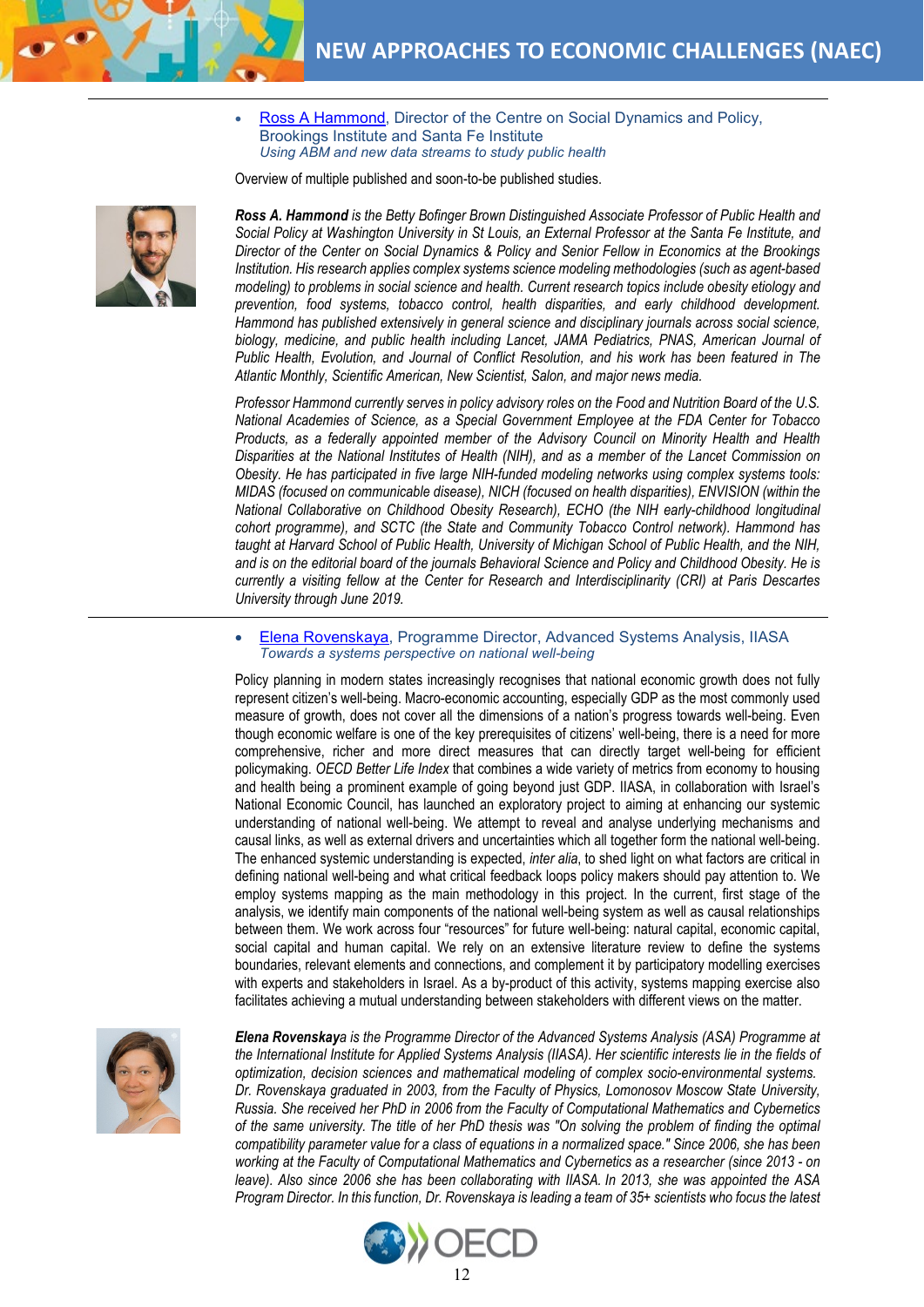

*developments in applied mathematics and modeling to develop, test, and make available new quantitative and qualitative methods to address problems that arise in the policy analysis of complex socio-environmental systems. ASA activities focus on methods used to support decisions in the presence of uncertain and volatile input data, ambiguous stakeholder interests, and complex underlying systems.*

# 14:30 - 16:00 **Session 7: Young Researchers**

### Moderator: [Alan Kirman,](https://www.ineteconomics.org/research/experts/akirman) Chief Advisor to the NAEC Initiative Speakers:

• Eugenio Caverzasi, Post-Doctoral Researcher, Università Politecnica delle Marche

#### *Inequality and Finance in a Rent Economy*

The present paper aims at offering a contribution to the understanding of the interactions betweenfinance and inequality. We investigate the ways through which income and wealth inequality may haveinfluenced the development of modern financial systems in advanced economies, the US economy firstand foremost, and how modern financial systems have then fed back on income and wealth distribution.We focus in particular on securitisation and on the production of complex structured financial products.We analyse this topic by elaborating a hybrid Agent-Based Stock-Flow-Consistent (AB-SFC)macroeconomic model, encompassing heterogenous (i.e. households) and aggregate sectors. Theinnovative hybrid approach allows to exploit the strengths of both modelling methods, while maintainingthe economic intuition clear. The SFC approach provides a thorough representation of sectors' balancesheets evolution and interrelations. While the AB approach allows to study the evolution of distributionaldynamics and the endogenous unfolding of the events from the micro to the macro level. Our findingssuggest that the increase in economic growth, favoured by the higher levels of credit supply coming with securitisation, may determine a more unequal and financially unstable economic system. We also findthat a lower degree of tax progressiveness and wider wage inequality further polarise income and wage distribution, and reduce economic growth.

*Eugenio Caverzasi is a Pos-Doctoral Researcher at the Department of Economics and Social Sciences of the Università Politecnica delle Marche | Università degli Studi di Ancona · His research interests include Agent-based models Financialisation; Monetary Keynesianism; Post-Keynesian; Stock-Flow Consistent Modelling and projects on Macro-Finance, Financial Firms, and 'Shadow Banking'. He has a PhD in Economics from the Università degli Studi di Pavia.*

#### • Amir Sani, Researcher *A Resting Time Policy for the Limit-order Book*

Regulation must ensure markets are efficient, fair, orderly and transparent through policies that minimise market malpractice. Gaming the limit order book through flash orders, wash trades, spoofing and quote stuffing compromises market integrity. Existing policy options attempt to limit these abusive practices by regulating the entire universe of traders, potentially impacting efficient market transactions. The policy challenges in regulating these predatory activities, while maintaining efficient markets is exacerbated by technological advancements in algorithmic and high-frequency trading. Regulatory policies must adapt to this technological innovation to create a level playing field. One popular policy option is to institute minimum resting times on all trades, which promise to reduce volatility, increase liquidity and minimise these predatory gaming strategies. Unfortunately, minimum resting times may cause wider spreads and a reduction in displayed liquidity. Here, we present a resting time policy based on an Agent-Based Limit Order Book Model that reduces predatory gaming strategies, while minimising volatility and maximising liquidity.



*Amir Sani is a Machine learning researcher working on surrogate models, adaptive sampling and forecasting. He is a post doctoral researcher at the Centre d'Economie de la Sorbonne, Paris, and Imperial College London. He has over 15 years of business and investment experience and has advised several startups that have reached sustained profitability. His current consulting work focuses on machine learning solutions to tough business and IT problems that lack direct solutions and require careful thought*.

• [Guido de Blasio,](https://sites.google.com/site/guidodeblasiohomepage/) Economist, Directorate General for Economics, Statistics and Research Bank of Italy

#### *Machine learning in the service of policy targeting: The case of public credit guarantees*

We use Machine Learning (ML) predictive tools to propose a policy-assignment rule designed to increase the effectiveness of a public guarantee programme. We apply ML on credit register data to predict not

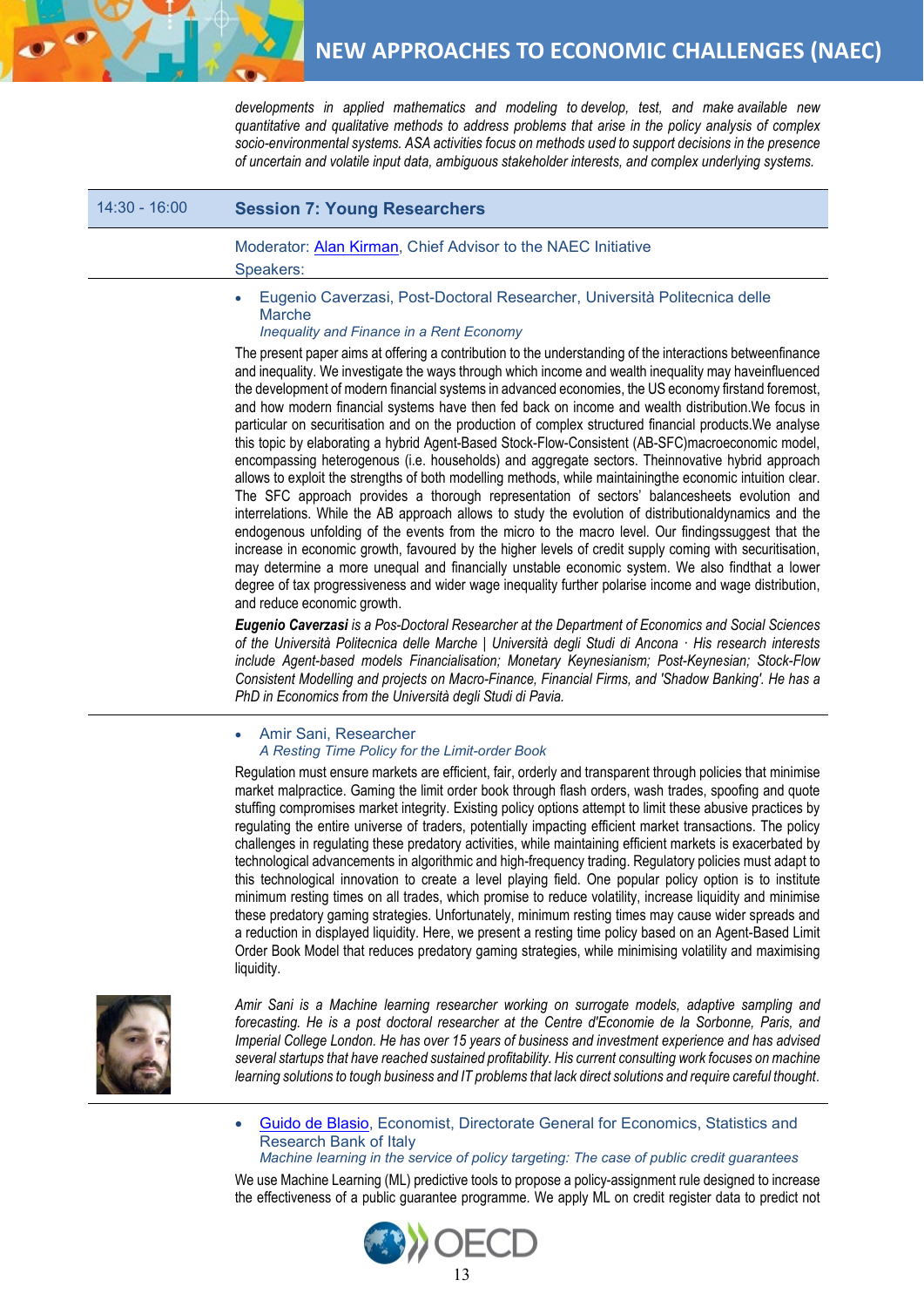only the firms' probability of default, but also their chance to be financially constrained. The study elaborates on the case of Italy's Guarantee Fund and demonstrates, by means of ex-post evaluation methods, that the programme effectiveness can be increased by targeting firms predicted to be both creditworthy and credit constrained. We discuss the problems in using ML for the implementation of public policies, such as transparency and manipulation.



*Guido de Blasio is Deputy Division Chief in the Regional Analysis Division of the Directorate General for Economics, Statistics and Research at the Bank of Italy. He has held visiting fellow and researcher positions at the London School of Economics, the International Monetary Fund, Georgetown University, and the World Bank. He has a PhD in Economics from the University of Siena, Florence and Pisa and a Masters in Banking and Finance from the Uiversity of Siena, Post-graduate School of Banking. His areas of expertise include Regional science and urban economics; Place-based policies; Applied econometrics and machine learning; South of Italy.*

• Ermanno Catullo, Researcher, Università Politecnica delle Marche *Forecasting in a complex environment: maching learning sales expectations in a SFC Agent based simulation model*

Adopting machine learning techniques, even in a complex economic system, it is possible to model agents with expectations that are not bi-ased and show a certain degree of accuracy. We analyse the micro and macro e\_ects of introducing into an agent based simulation model \_rms that are able to formulate e\_ective sales forecasts. The model reproducesa simulated economy, where macro dynamics are the results of the inter-action of agents (households, \_rms and banks) following adaptive rules in a stock ow consistent setting (Caiani et al., 2018). Firms make expectations on the variations of their sales in order to ori- entate production and price decisions. We tested di\_erent computational methods to make sales forecasts: a genetic algorithm (GA), an autoregressive model (AR) and a naive approach (where predictions are equal to the previous realisation).The GA and the AR methods are able to provide expectations with average errors that converge to zero and with a good level of accuracy. Firms that adopt these last two predictive methods (GA and AR) are able to increase their pro\_ts without augmenting their riskiness (failure rate). However, on the aggregate level, higher \_rm pro\_tability is associated with higher mark-ups, that results in a weaker dynamic of real wages in both the GA and AR implementations. Thus, the wage shareshrinks a\_ecting negatively the aggregate demand. In the long run, higher pro\_ts come at the price of higher unemployment levels and lower output growth. The model could be feasible to test the relations between policy interventions and agents' expectations.



*Ermanno Catullo is an Associate Researcher in Economics and Statistics in the Department of Economics and Social Sciences of the Università Politecnica delle Marche, Italy. He specialises in Applied Economics; Agent Based Modelling and Agent-Based Computational Economics. He graduated in development economics from the University of Florence, he has a Master Coripe in Polictical Economy and and received his doctorate in Economics from the University of Torino. He has been a Researcher at the Institute for Foreign Trade (ICE) and worked at the IRER, Institute of Research of the Lombardy Region.* 

• Jannes Klaas, Quantative Researcher, University of Oxford, Said Business **School** 

#### *If stress-tests are predictable, are they still useful?*

Stress tests have become an important part of banking regulation. Given that enough stress-tests have been run since their introduction, it has become feasible to train advanced machine learning algorithms to predict their outcomes. A key finding has been that the pass/fail outcome of a stress test is predictable from a small number of macroeconomic variables as well as variables concerning an institutions financial health. Our work examines how well previously proposed machine learning systems generalise by testing models trained on 2011 and 2014 data on the 2016 and 2018 stress test. We examine how models for predicting stress tests compare to models predicting bank failure andother financial crisis forecasting models.We then conduct an error analysis to find quantitative andqualitative similarities in institutions whose stress tests outcomes were not correctly predicted from the proposed variables. Using this data, we examine which new information a stress test delivers that was not predictable from existing knowledge. We discuss if stress tests reveal enough new information to be useful or if they could be replaced with much cheaper and much more frequent machine learning driven assessment of a banks performance in an adverse scenario. Our research addresses the question of how machine-learning can be used to improve regulatory instruments, policy and macroeconomic forecasting to prevent financial crises.

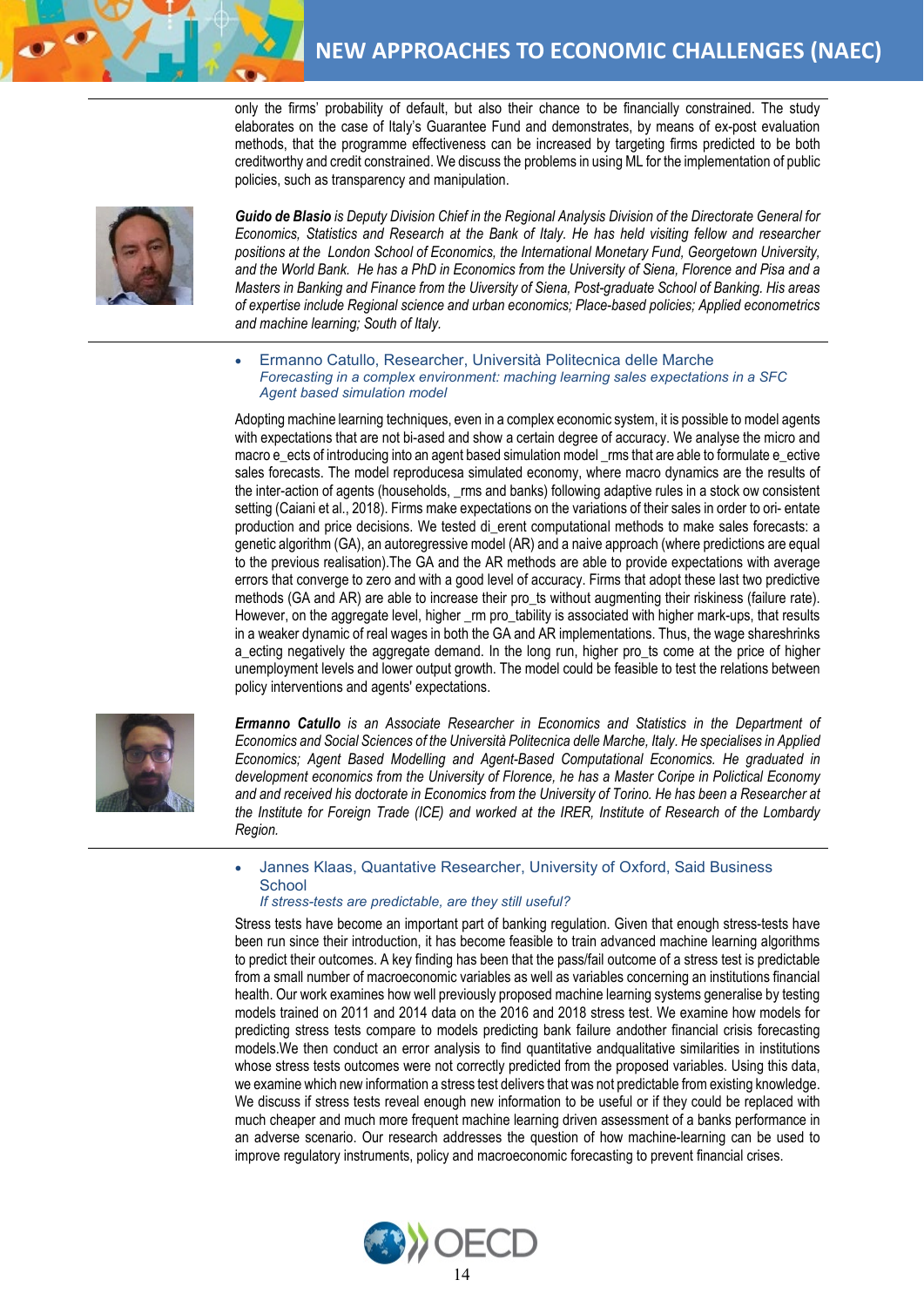

*Jannes Klaas is a Quantative Researcher with a Master in Financial Economics from the Said Business School, University of Oxford. He is on the education team of the Oxford University Artificial Intelligence Society and he has also taught courses in machine learning for finance at the Turing Society, Rotterdam. He is the author of "*Machine Learning for Finance: Data algorithms for the markets and deep learning from the ground up for financial experts and economics*"*

• Luca Eduardo Fierro, PhD candidate, Marche Polytechnic University *We are the Robots and We (May) Come in Peace*

The paper investigates the macroeconomic effects of automation and it contributes to the job polarisation literature. To address the issues at hand we designed a SFC-ABM whose key ingredients can be summurised as: (i) the model allows for two substitutable kinds of capital items, robots and "traditional" machines. We also assume the former to be *labor saving* and *skill biased* with respect to the latter; (ii) workers' heterogeneity in the skills dimension, we assume three skill groups: low, middle and high-skilled workers; (iii) we model two final good sectors, manufactory and *personal* services. The former employs machines of both types and workers from each skill group, the latter do not use machines and hires lowskilled low-wage workers only. Allowing for robots in the model triggers a stuctural change and a job polarisation process. Indeed, robots lower costs of production, and so prices, in the manufactory sector. This frees income for consumption generating positive spill overs for the service sector (*structural change effect*). We also observe growth in low and high skilled jobs, coupled with decreasing or stagnating middle skilled jobs (*job polarisation effect*). The growth of high skilled jobs is achieved by design, insofar robots are assumed to be skill biased. On the other hand, the growth in low skilled jobs is a by-product of the *structural change effect*. This is because as the service sector grows, new low skilled jobs are created.



*Luca Eduardo Fierro is pursuing a PhD in Economics at Marche Polytechnic University. His research focuses on Agent-Based models for Macroeconomics. As part of his PhD, Luca is studying the macroeconomic effects of labour tasks automation and the role of expectations and learning in ABMs. His broader research interests are monetary and fiscal policy, labour market, and income distribution.*

• Kerstin Hötte, PhD Student, Bielefeld University - Department of Business Administration and Economics *How to accelerate green technology diffusion? An agent-based approach to directed technological change with coevolving absorptive capacity*

To avoid possibly irreversible climate risks it is decisive to accelerate the diffusion of climate friendly technologies. Path dependence of technological change is an explanation for sluggish diffusion even if a technology is superior in the long run. This paper studies directed technological change in the presence of supply- and demand sided barriers to diffusion. Firms choose between different technology types when acquiring capital goods and build up type-specific technological know-how needed to exploit the productive potential of capital. Path dependence arises from cumulative knowledge stocks manifested in the productivity of supplied capital and firms' capabilities. Increasing returns arise from positive feedback loops of market induced innovation and learning by doing. This paper studies how relative knowledge stocks explain path dependence and emerging simulated and empirical macroeconomic patterns of technology diffusion. I show how the effectiveness of different climate policies depends on the type and strength of diffusion barriers using a macroeconomic agent-based model. Environmental taxes can outweigh lower productivity and subsidies perform better if lacking capabilities hinder firms to adopt a sufficiently mature technology. Subsidies that stimulate the creation of green markets may reinforce increasing returns to adoption and contribute to the convergence to a green technological regime. Investment subsidies may have an undesired side-effect of increased technological uncertainty.

*Kerstin Hötte is currently doing a Ph.D. in Agent-based Computational Economics at Bielefeld University, Sorbonne Paris-1, with the dissertation topic: Macroeconomic, evolutionary analyses of green technology diffusion, technological complementarities and learning. She has an M.Sc. in Agricultural and Food Economics from the University of Bonn and a B.Sc. in International Economics and South East Asian Studies from the University of Tübingen.*

*Her doctoral thesis investigates the barriers and drivers of technology diffusion within an agent-based macroeconomic simulation framework, focusing on endogenous learning dynamics and the transferability of technological knowledge across different technology types. A follow-up project is to seek an empirical motivation for the technological specifity of knowledge capital based on patent-citation and input-output linkages in a networked economy.*

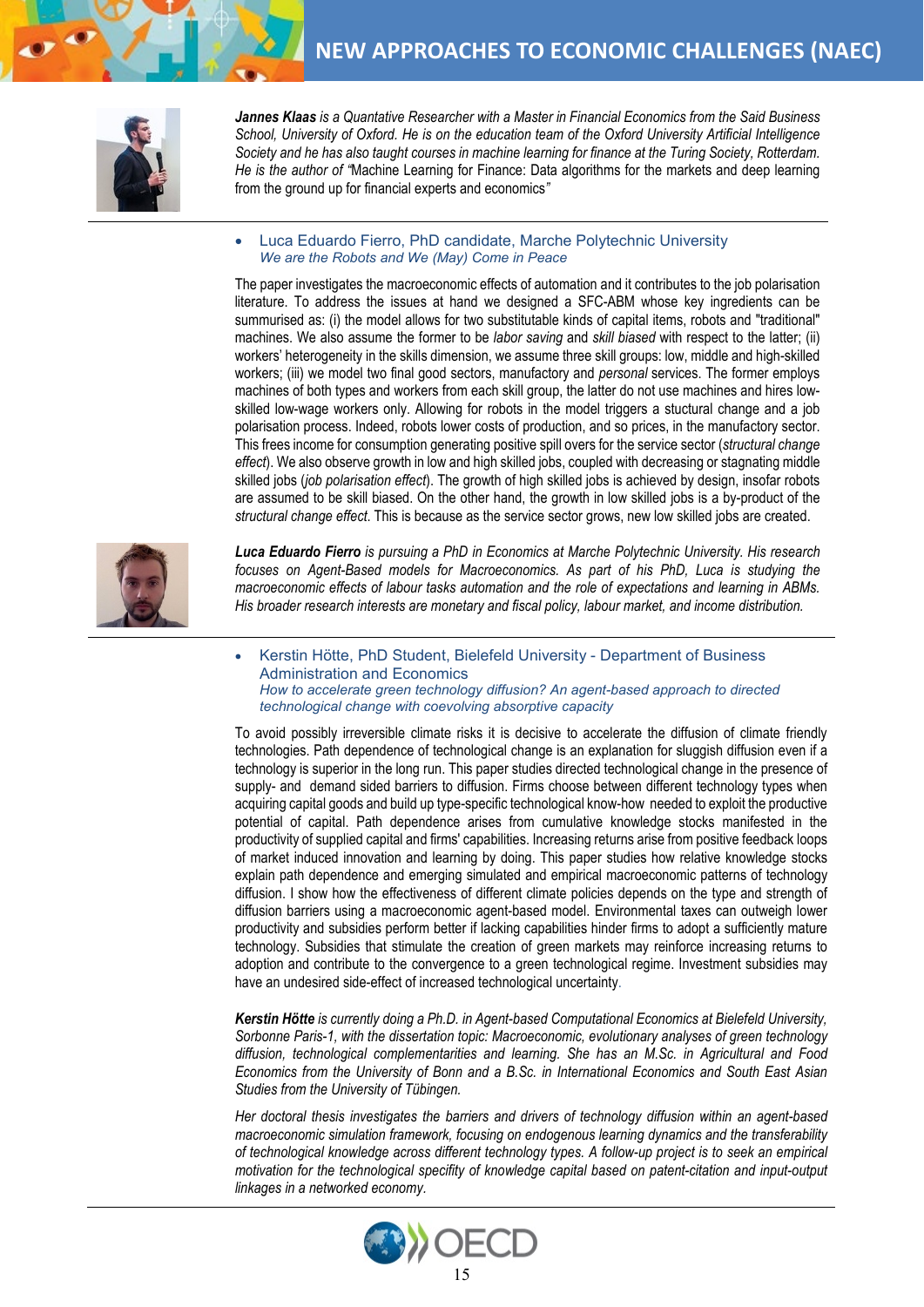• Nicolas Woloszko, Economist, OECD Economics Department *Adaptive Trees, a novel method for economic forecasting*

The present research introduces an innovative approach to macroeconomic forecasting based on both existing machine learning techniques and original contributions to the field. We created a forecasting algorithm – dubbed Adaptive Trees – that is specifically tailored for macroeconomic forecasting, and addresses non-linearity and non-ergodicity of the economy, as well as the problem of high dimensionality in a context of scarce data. We produced forecasting simulations in pseudo-real time for all major economies. Our forecasting algorithm proved more reliable than benchmark forecasts and displayed a much better ability to anticipate turning points.



*Nicolas Woloszko is an Economist in the Growth, Resilience and G20 unit of the Structural Surveillance Divison in the Economics Department of the OECD. He specialises in building machine learning algorithms for economic forecasting and policy analysis. He is qualified in Engineering and Data Science from the French École Nationale de la Statistique et de l'Administration Économique" (ENSAE); Normalien in Economy and Sociology from the École Normale Supérieure Paris-Saclay; and a Master 2 in Sociology and Statistics from EHESS - Ecole des Hautes Etudes en Sciences Sociales.*

• Eleonora Mavroeidi, Economist, OECD Economics Department *Connectivity Counts: How is The Geography of International Trade Linkages Changing and What is the Effect on International Shock Transmission?*

This paper studies the evolution of interconnectivity and centrality of international trade before and after the global financial crises and the variation in the contagion of pre and post-crisis trade shocks. Using network analysis of the OECD inter-country input-output (ICIO) data reveals that changes in the geographical patterns of global value chains (GVCs) during the period 2005-2015 were primarily driven by the increased centrality in the production chain of China and its industries, as well as service sectors across countries. Such changes together with increased participation in GVCs in 2015 and the evolution towards fewer but larger international clusters, imply that trade restriction shocks transmit faster and the cost of negative shocks will be higher than before. Lastly, the impact varies across countries. Shocks in more central countries, such as China and the United States, results in a larger and faster contagion in 2015 compared to 2005, as well as compared to less central economies.



*Eleonora Mavroeidi is currently working as an Eocnomist in the Macroeconomic Analysis Division of the Economics Department of the OECD exploring the effect of structural economic policies and their dependence on macroeconomic settings as well as quantifying international spillovers. Previously, she worked at the International Department of the Bank of England, as well as the Research Department at the International Monetary Fund and the World Bank focusing on economic modelling, international macroeconomics and trade, and recently researching on the effectiveness of trade agreements, the impact of migration on investment flows as well as policy options for small open economies in a world of secular stagnation. Eleonora, holds a Masters in Economics from Brown University, and a Masters and Bachelor in Mathematics from University of Warwick.*

# 16:30 – 17:55 Session 8: Roundtable on New Approaches to Macroeconomic Modelling

#### Moderator: [Laurence Boone](https://www.oecd.org/eco/oecd-appoints-laurence-boone-as-new-chief-economist.htm)**,** OECD Chief Economist

Speakers:

• [John Muellbauer,](https://www.nuffield.ox.ac.uk/people/profiles/john-muellbauer/) Senior Research Fellow and Professor of Economics, Nuffield College and Institute for New Economic Thinking

Muellbauer (2018), points out the multiple failings, theoretical and empirical, of New Keynesian DSGE models popular with central banks before the global financial crisis. The roles of debt and of asset prices especially for housing - in that crisis are now far more widely appreciated. The US Federal Reserve maintains its non-DSGE 'semi-structural' FRB-US model and many central banks, now have, or are developing, such econometric policy models. Although these models give more scope for empirical evidence, they *poorly* represent monetary policy transmission *and* implications for financial stability. For example, they take no account of *shifts* in credit conditions and treat all assets as equally spendable, ignoring *differences between liquid and illiquid assets* and the *time-varying* impact of the housing collateral effect.They also grossly underestimate the negative effects of debt on spending.This paper discusses how household and housing sector models need *radical reform* to relax these assumptions, contradicted by much micro-evidence. Applying a 'latent interactive variable equation system' to aggregate French data on consumption, mortgages and other debt, liquid assets, house prices and permanent income, Chauvin and

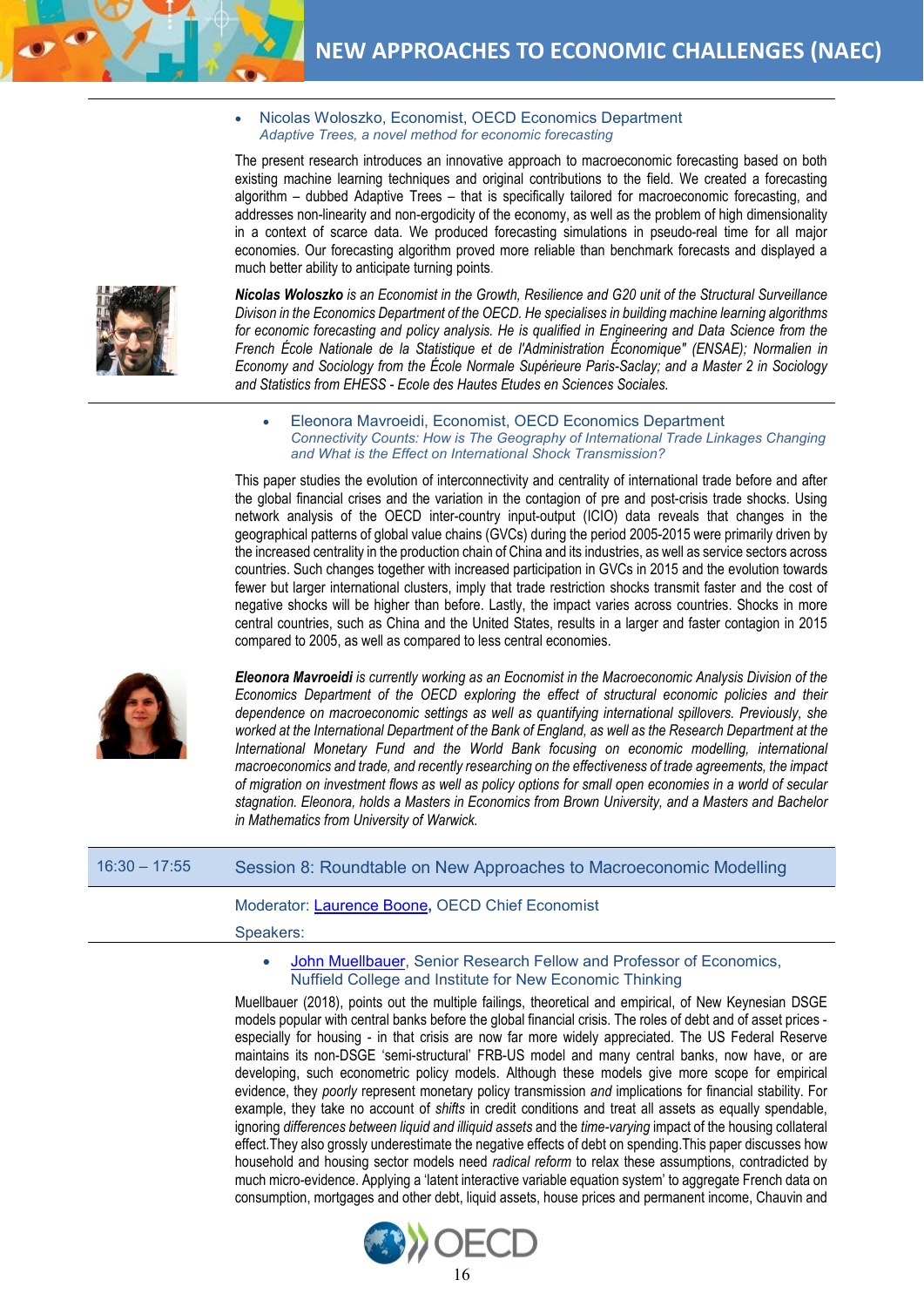Muellbauer (2018) *present a template* for how the household sector of central bank policy models can be built. They show that mortgage credit conditions in France are strongly related to non-performing loans of banks, capturing macroeconomic feedback effects relevant for stress tests of the financial system. Building on such *evidence-based models* highlights cross-country institutional heterogeneity and provides useful pointers for calibrating agent-based models exploiting more granular data.



*Professor John Muellbauer is a Senior Research Fellow of Nuffield College, Professor of Economics and a Senior Fellow of the Institute for New Economic Thinking at the Oxford Martin School, Oxford University. He is a Fellow of the British Academy, of the Econometric Society and of the European Economic Association and a CEPR Research Fellow. He has been a consultant to the Bank of England, HM Treasury and the UK Department for Communities and Local Government (DCLG). He has been a Visiting Scholar at the Federal Reserve Board and the IMF and was a Wim Duisenberg Visiting Fellow at the ECB in 2012/13. His current research is supported by grants from the Open Society Institute and the Oxford Martin School.*

*Recent work includes research on sovereign debt spreads in the Eurozone; research with economists from the Banque de France, Bundesbank and ECB on interactions between finance, housing and the real economy focused on the household sector; with Janine Aron on inflation forecasting and exchange rate pass-through, and for DCLG, on mortgage delinquencies and foreclosures in the UK; with John Duca and Anthony Murphy, both at the Dallas Federal Reserve, on lessons from the role of housing in the financial crisis, on what drives US house prices, and on the implications of the long-term shift in US credit market architecture. His research with colleagues on the impact of credit market liberalisation on consumer debt, spending and housing markets in the UK, US, South Africa and Australia and non*‐*liberalisation in Japan and Germany aims to throw new light on monetary transmission, financial stability and monetary policy. His 1980 paper with Angus Deaton, 'An Almost Ideal Demand System' in the American Economic Review was selected as one of the top twenty papers published in the first one hundred years of that journal.*

*Before coming to Nuffield College in 1981, John was Professor of Economics at Birkbeck College, London, and Lecturer at Warwick University. He obtained his first degree from Cambridge University, England and his Doctorate from the University of California.*

• [Matheus Grasselli](http://www.fields.utoronto.ca/news/Matheus-Grasselli-takes-over-Director-Fields-Centre-Financial-Industries)*,* Professor of Mathematics, McMaster University and the Fields Institute, Toronto

#### *Three examples of new approaches to macroeconomic modelling*

Modern mainstream macroeconomics seeks to avoid ad hoc assumptions and inconsistent policy prescriptions by being micro-founded, meaning that models of aggregate behaviour ought to be entirely derived from assumptions made on individual agents. The problem with this approach is that, as soon as some mild heterogeneity is introduced in the population of agents, the results of general equilibrium are not guaranteed to hold, as evidenced by the celebrated (albeit negative) Sonnenschein–Mantel–Debreu theorem. An alternative approach inspired by the older Keynesian revolution is to treat macroeconomics as a subject on its own right and consider the phenomenological relationships between aggregate quantities directly. This is the key to the Stock-Flow Consistent models, of which I'll present two examples, one establishing private debt as a link between secular stagnation and inequality and the other exploring the consequences of negative interest rates in a cashless economy.

Such aggregate models are effective and have the advantage of being much closer to available data, but are still somewhat unsatisfactory, as they neglects explicit decision making mechanisms by individual agents. A different approach is to revert back to agents but abandon the constraints of equilibrium and utility optimization, often relying on numerical simulations to obtain aggregate behaviour. In this talk I describe yet another alternative approach inspired by statistical physics, whereby heterogeneous agents transition between different 'types' according to rates that depend on aggregate variables, thereby providing an interaction between the fast time scale of individual decision making and the slower dynamics of macroeconomic aggregates. I then illustrate the method with a model exhibiting Minskyan financial fragility.



*Matheus Grasselli is a Professor of Mathematics and Chair of the Mathematics of Statistics Department at McMaster University and the Director of the Centre for Financial Industries at the Fields Institute for Research in Mathematical Sciences in Toronto. He has a PhD from King's College London and has published research papers on information geometry, statistical physics, and numerous aspects of quantitative finance, including interest rate theory, optimal portfolio, real options, executive compensation, and macroeconomics. He is also the author of an undergraduate textbook on numerical methods. He is a regular speaker in both academic and industrial conference around the world and has consulted for CIBC, Petrobras, EDF, and Bovespa. A member of the editorial board of the Journal of Banking and Finance, the*